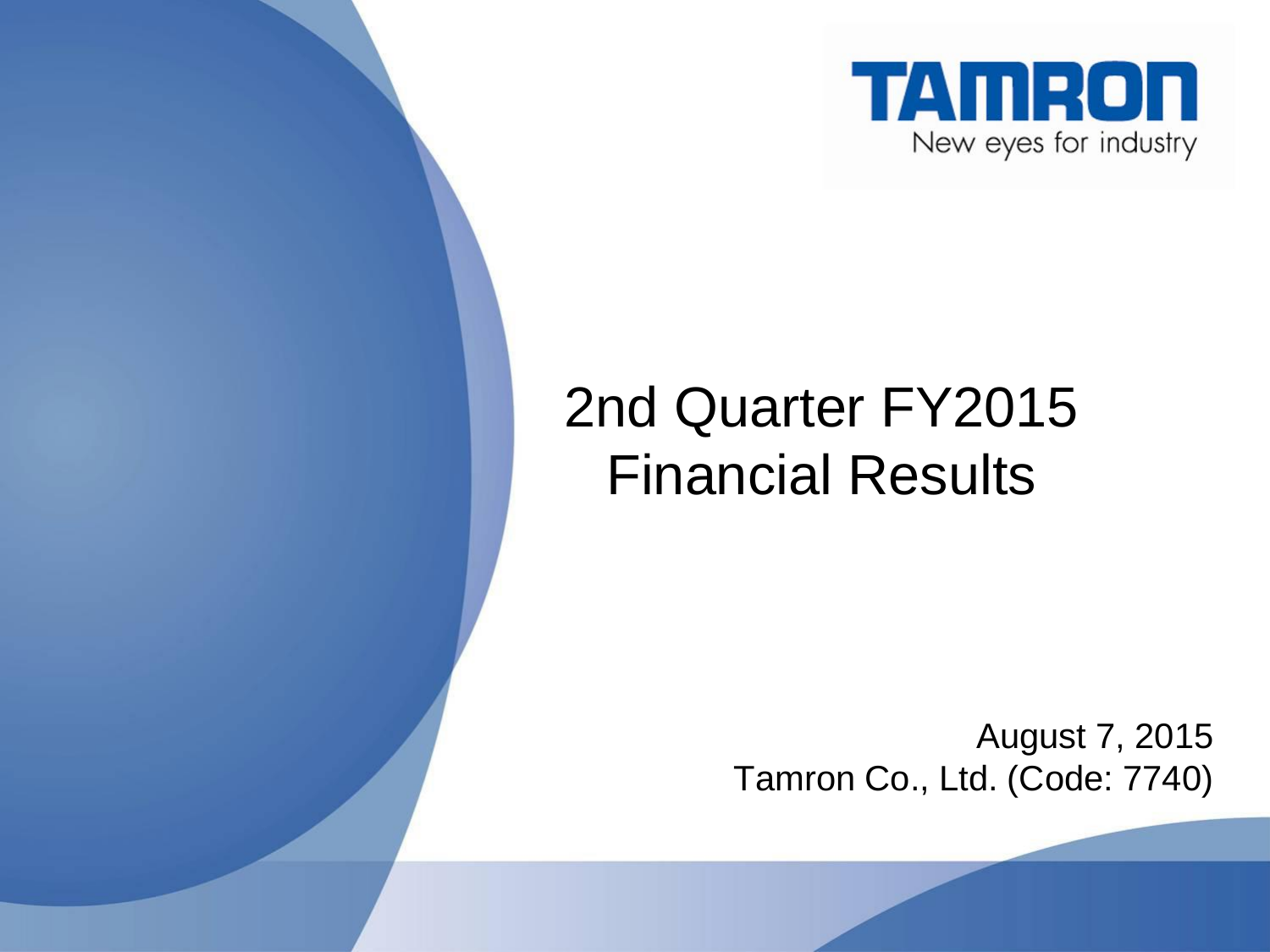## **Contents**



#### Ⅰ**. 2nd Quarter FY2015 Financial Results**

| 1. Business Briefing                    | P.4            |
|-----------------------------------------|----------------|
| 2. 1st Half FY2015 Summary              | P <sub>5</sub> |
| 3. 1st Half FY2015 Financial Results    | P.6            |
| 4. Contributing Factors for Performance | P.7            |
| 5. 1st Half FY2015 Results by Segment   | P.8            |
| 6. FY2015 Quarterly Results by Segment  | P.9            |

#### Ⅱ**. FY2015 Financial Forecast**

| 1. FY2015 Forecast                                | P.11 |
|---------------------------------------------------|------|
| 2. FY2015 Forecast (Net Sales / Operating Income) | P.12 |
| 3. FY2015 Forecast by Segment                     | P.13 |
| 4. FY2015 Forecast by Segment                     |      |
| 1) Photographic Products                          | P.14 |
| 2) Optical Components                             | P.15 |
| 3) Commercial / Industrial-use Optics             | P.16 |

#### Ⅲ**. Financial Situation**

| 1. Financial Summary                        | P.18 |
|---------------------------------------------|------|
| 2. Capital Investment / Depreciation        | P.19 |
| 3. Research & Development                   | P.20 |
| 4. Inventories / Liabilities with Interests | P.21 |
| 5. Cash Flow Statement                      | P.22 |
| 6. Cancellation of Treasury stock           | P.23 |
| 7. Outlook for Cash Dividends               | P.24 |
| 8. Referential Data                         |      |
| 1) Key Performance Index                    | P.25 |
| 2) Impact of Currency Rate Fluctuations     | P 26 |
|                                             |      |

#### Ⅳ**. Mid-Term Strategy**

| 1. Corporate Tagline                    | P.28 |
|-----------------------------------------|------|
| 2. Mid-Term Management Goals for FY2017 | P.28 |
| 3. Strategy Towards FY2017 by Segment   |      |
| 1) Photographic Products                | P.29 |
| 2) Optical Components                   | P.30 |
| 3) Commercial / Industrial-use Optics   | P.31 |
| 4. Enhanced Production System           | P 32 |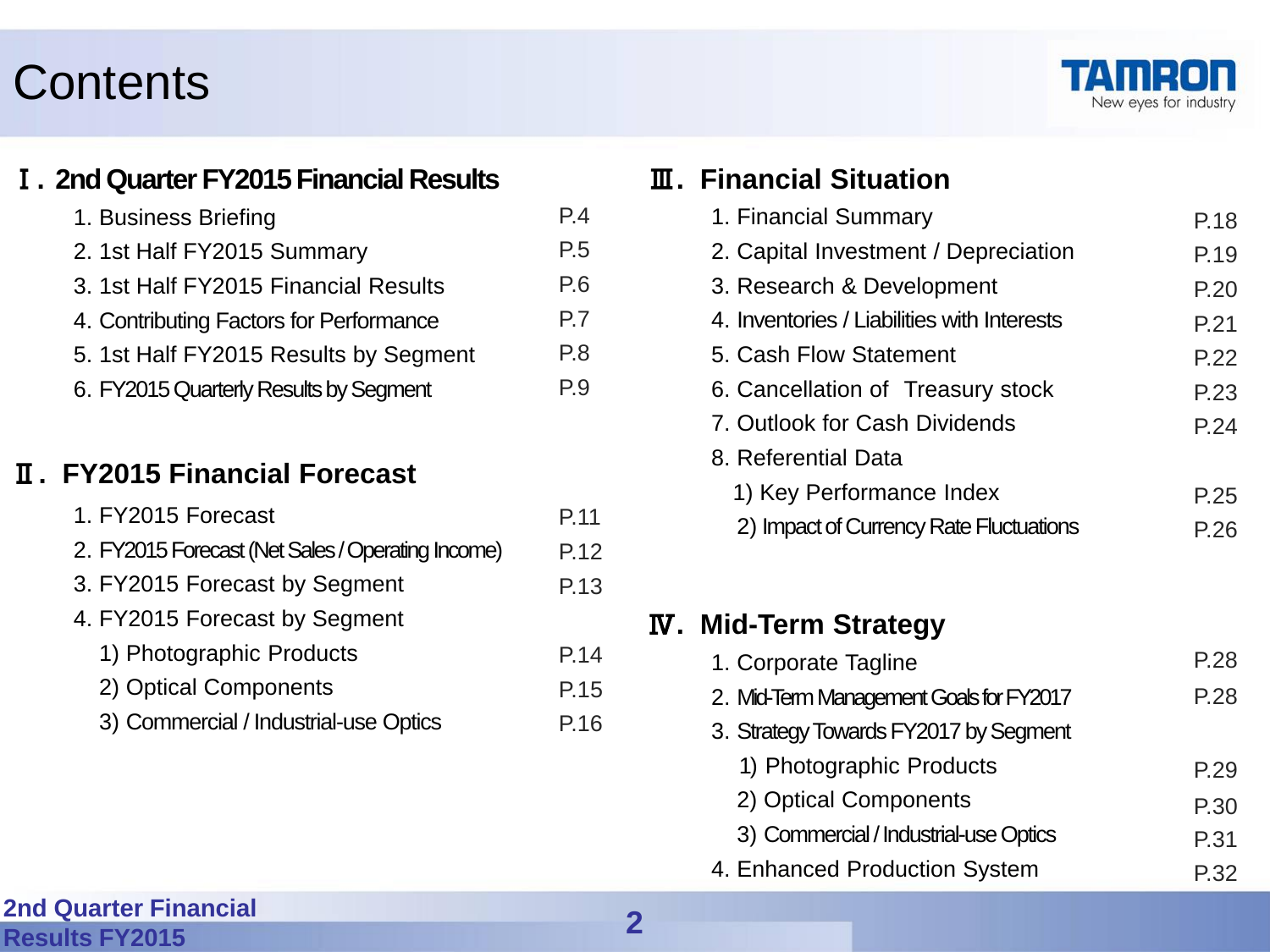

## Ⅰ. 2nd Quarter FY2015 Financial Results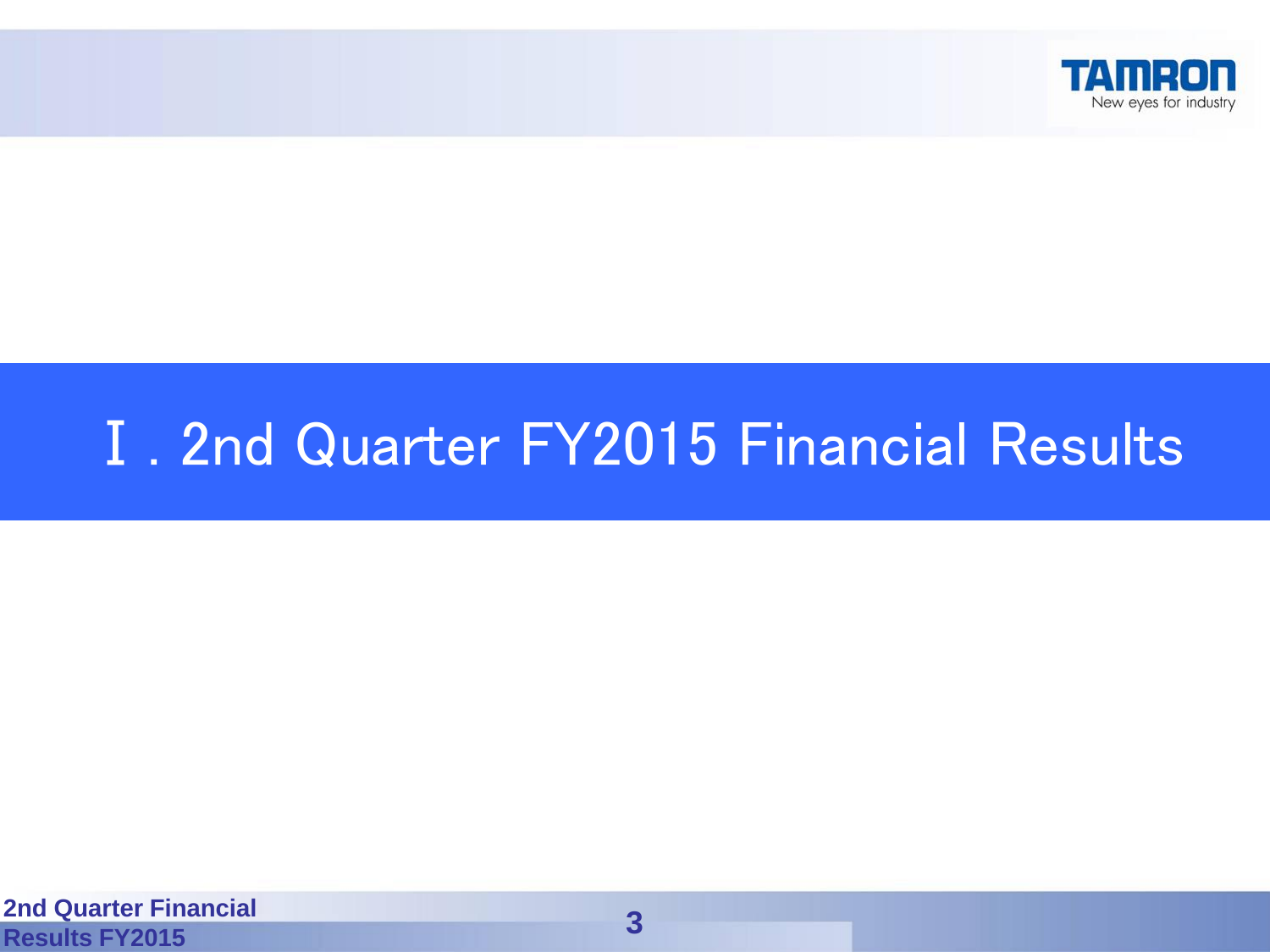## Ⅰ-1. Business Briefing



- Total subsidiaries overseas : 9
- Domestic offices: 4 / Sales offices: 5
- **❖ ISO9001, ISO14001 certified** 
	- ISO/TS16949 certified
- $\cdot$  Net sales: ¥35,235 million (1st Half FY2015)
- ◆ Number of employees: 5,994 (As of June 30, 2015)
- $\div$  Total assets:  $\div$  467,408 million (As of June 30, 2015)

#### **2nd Quarter Financial Results FY2015 4** Net sales ¥35,235 million Photographic **Products** ¥26,666 million **Optical Components** ¥2,249 million Commercial / Industrial-use Optics ¥6,319 million Net sales by business segment (1st Half FY2015) Surveillance camera Automotive camera lenses Test plates

## Company Profile **Business Segment**

- ❖ Photographic Products Interchangeable lenses for cameras (SLR / MILC)
- ❖ Optical Components Camcorder lenses Digital still camera lenses Lenses for long wavelength infrared cameras Optical devices
- Commercial / Industrial-use Optics Surveillance camera lenses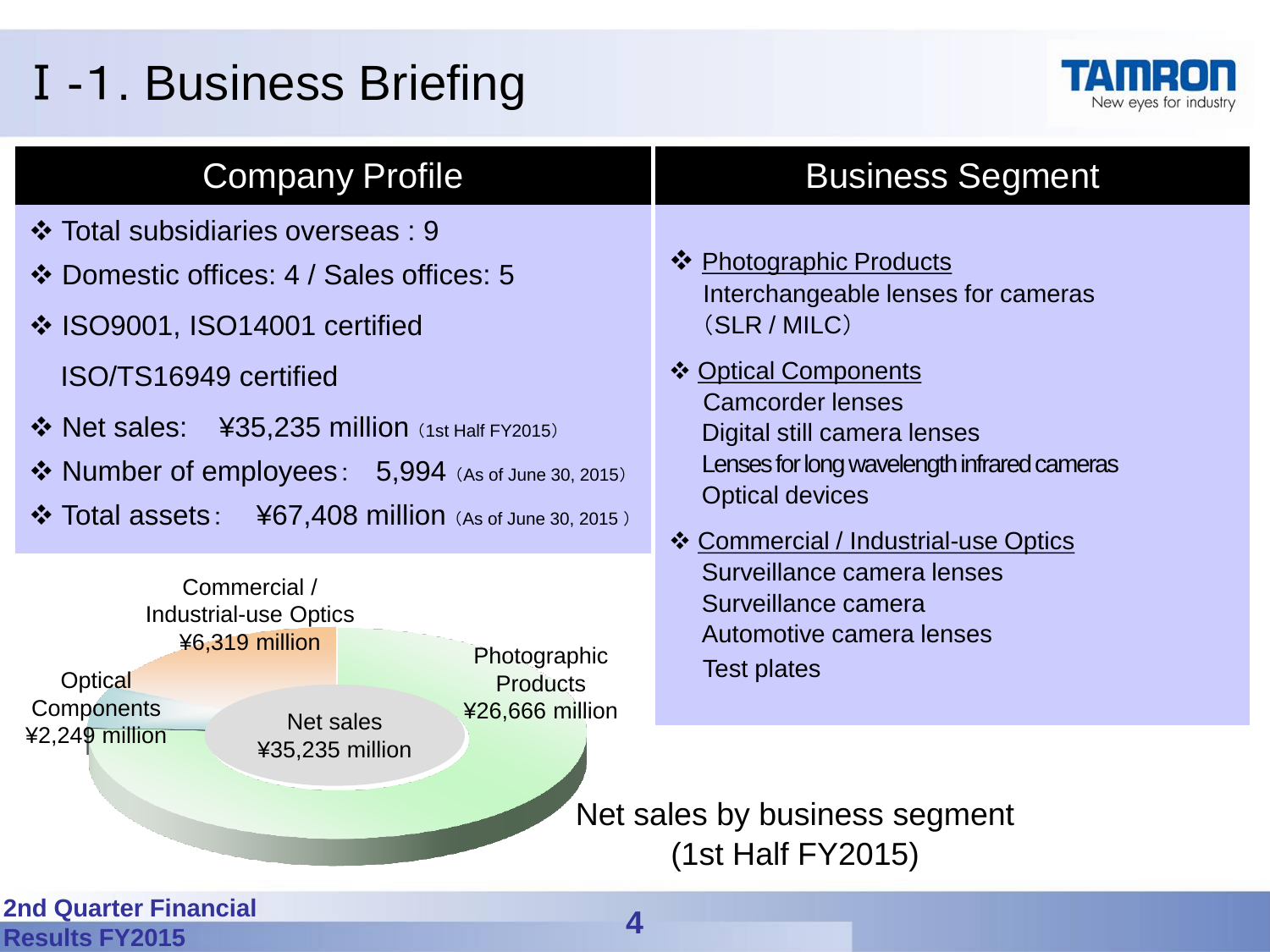## Ⅰ-2. 1st Half FY2015 Summary



### **Business Environment**

- Global economy had been recovering gradually despite of uncertainty of European market
- Compared with last year JPY depreciated against USD, but appreciated against Euro
- Digital camera market: unit sales of interchangeable lens cameras slightly decreased, but increased in volume. On the other hand, compact DSC market was shrinking continuously and unit consumption declined around 20%

## **1st Half FY2015 Results**

- Consolidated net sales exceeded last year's due to good momentum of own-branded photographic products and JPY's depreciation against USD
- Consolidated profits exceeded last year's despite negative impact by JPY's appreciation against Euro. And net income reached nearby 150% of last year's because of gain on negative goodwill
- As for photographic products business, last year's launches of new products contributed to more than 10% increase during the 1<sup>st</sup> half year for both sales and profits

## **Topics**

- Executed acquisition and cancellation of treasury stock, then enhanced capital efficiency. As a result, ROE should be improved from 7.9% (2014) to 9.4% (2015 estimated)
- As interim dividend, provided ¥25, an increase of ¥5 from last year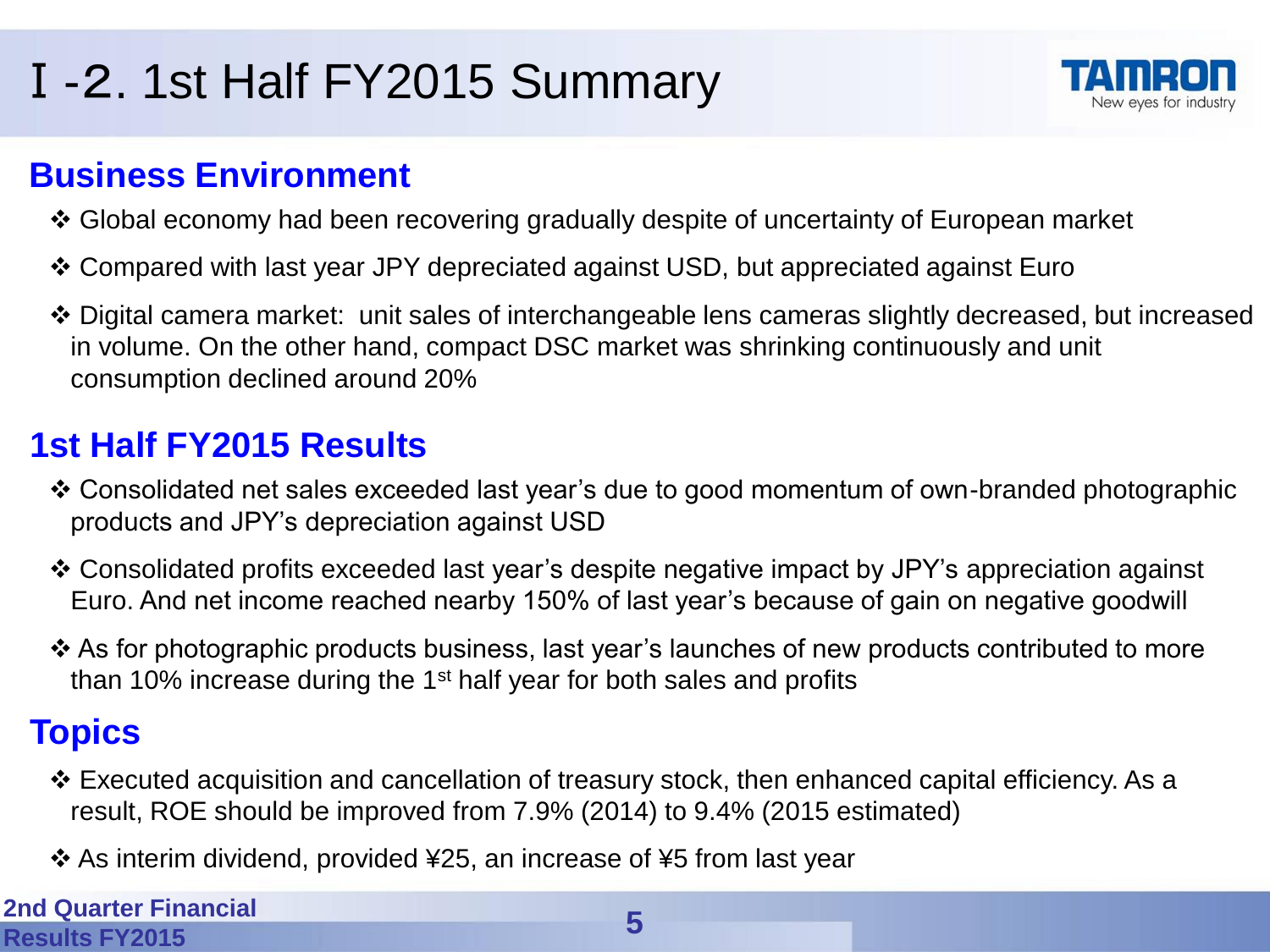

(Millions of yen)

|                                   | 1st H<br><b>FY14</b> | 1st H<br>FY15*FCT | 1st H<br><b>FY15</b> | Change<br><b>vs. 1st H FY14</b> |                | <b>Change</b><br>vs. Same Period<br><b>Forecast</b> |        | <b>FX</b><br><b>Impact</b><br>vs. 1st H<br><b>FY14</b> |
|-----------------------------------|----------------------|-------------------|----------------------|---------------------------------|----------------|-----------------------------------------------------|--------|--------------------------------------------------------|
| <b>Net Sales</b>                  | 32,770               | 36,200            | 35,235               | 2,464                           | 107.5%         | (964)                                               | 97.3%  | $+2,450$                                               |
| <b>Operating</b><br><b>Income</b> | 2,565                | 2,800             | 2,764                | 199                             | 107.8%         | (35)                                                | 98.7%  | (650)                                                  |
| (% Sales)                         | 7.8%                 | 7.7%              | 7.8%                 | ±0.0%                           | $\blacksquare$ | 0.1%                                                | ۰      |                                                        |
| <b>Ordinary</b><br><b>Income</b>  | 2,638                | 2,700             | 2,819                | 180                             | 106.9%         | 119                                                 | 104.4% |                                                        |
| (% Sales)                         | 8.1%                 | 7.5%              | 8.0%                 | (0.1)%                          | $\blacksquare$ | 0.5%                                                | ۰      |                                                        |
| <b>Net Income</b>                 | 1,820                | 2,550             | 2,678                | 857                             | 147.1%         | 128                                                 | 105.0% |                                                        |

 Forecast of net income was revised from 1.9 billion-yen to 2.55 billion-yen due to gain on negative goodwill when announcing 1Q financial results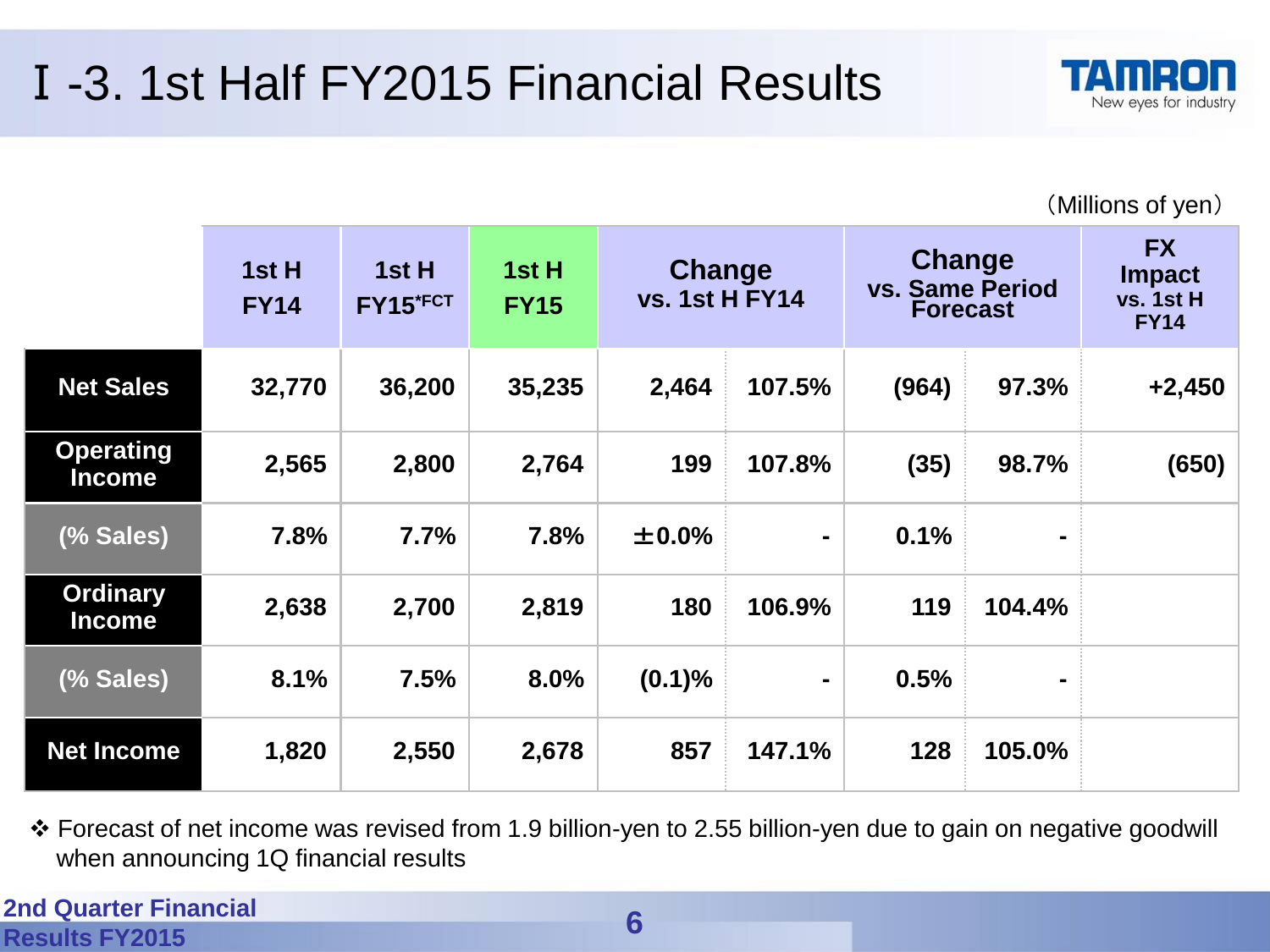## Ⅰ-4. Contributing Factors for Performance vs. 1st H FY2014



(Millions of yen)

|                                   | <b>1st H FY14</b><br>(a) | <b>1st H FY15</b><br>(b) |           | <b>Change</b> | <b>Change Factors</b>                                                                                 |
|-----------------------------------|--------------------------|--------------------------|-----------|---------------|-------------------------------------------------------------------------------------------------------|
|                                   |                          |                          | $(b)-(a)$ | (b)/(a)       |                                                                                                       |
| <b>Net Sales</b>                  | 32,770                   | 35,235                   | 2,464     | 107.5%        | Exchange gain $+2,450$<br><b>Sales</b><br>±0<br>$+2,450$                                              |
| <b>Operating</b><br><b>Income</b> | 2,565                    | 2,764                    | 199       | 107.8%        | <b>Exchange loss</b><br>(650)<br><b>Cost reduction</b><br>$+300$<br>$+550$<br><b>Others</b><br>$+200$ |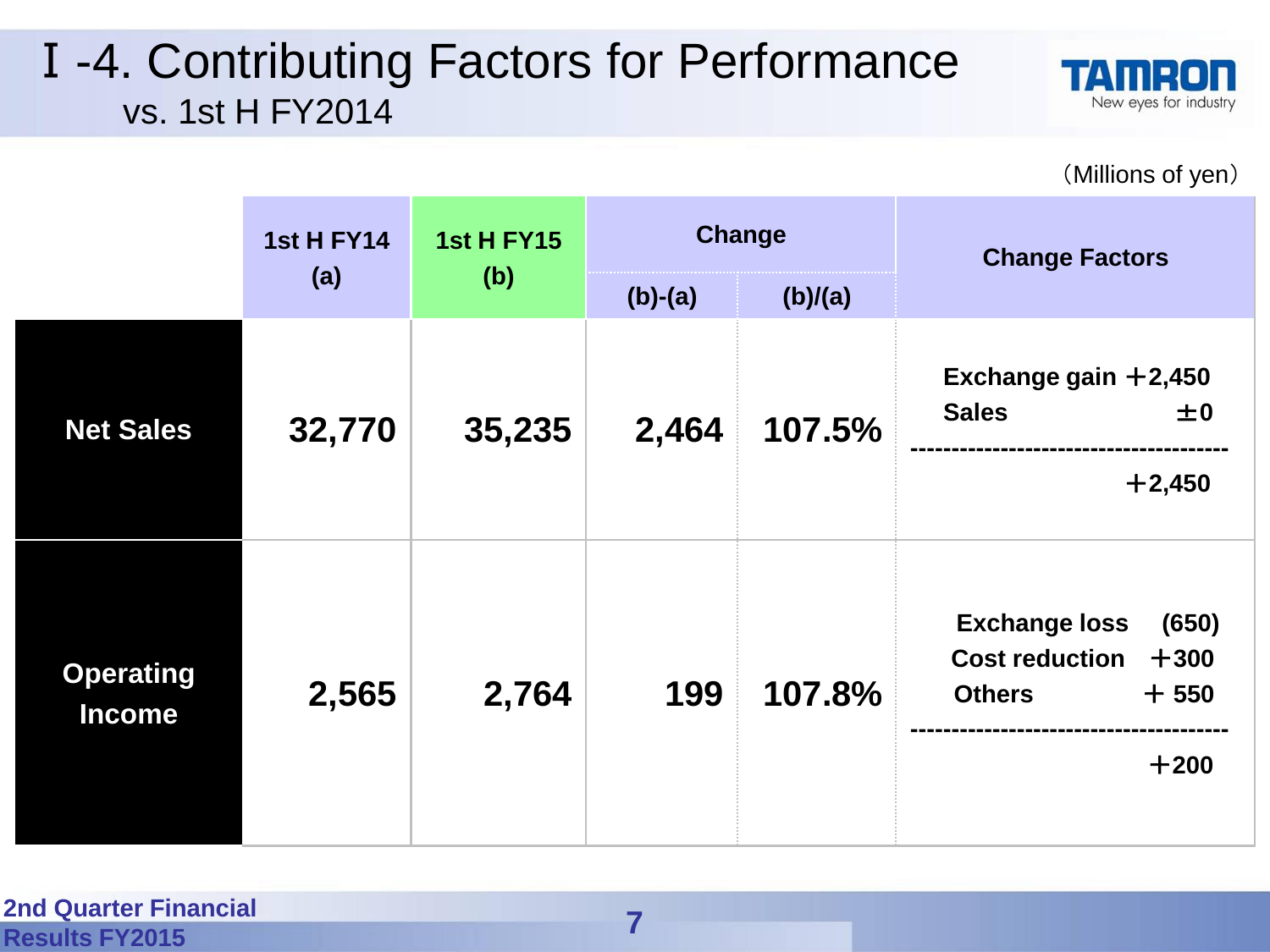## Ⅰ-5. 1st Half FY2015 Results by Segment



TAMIR

New eyes for industry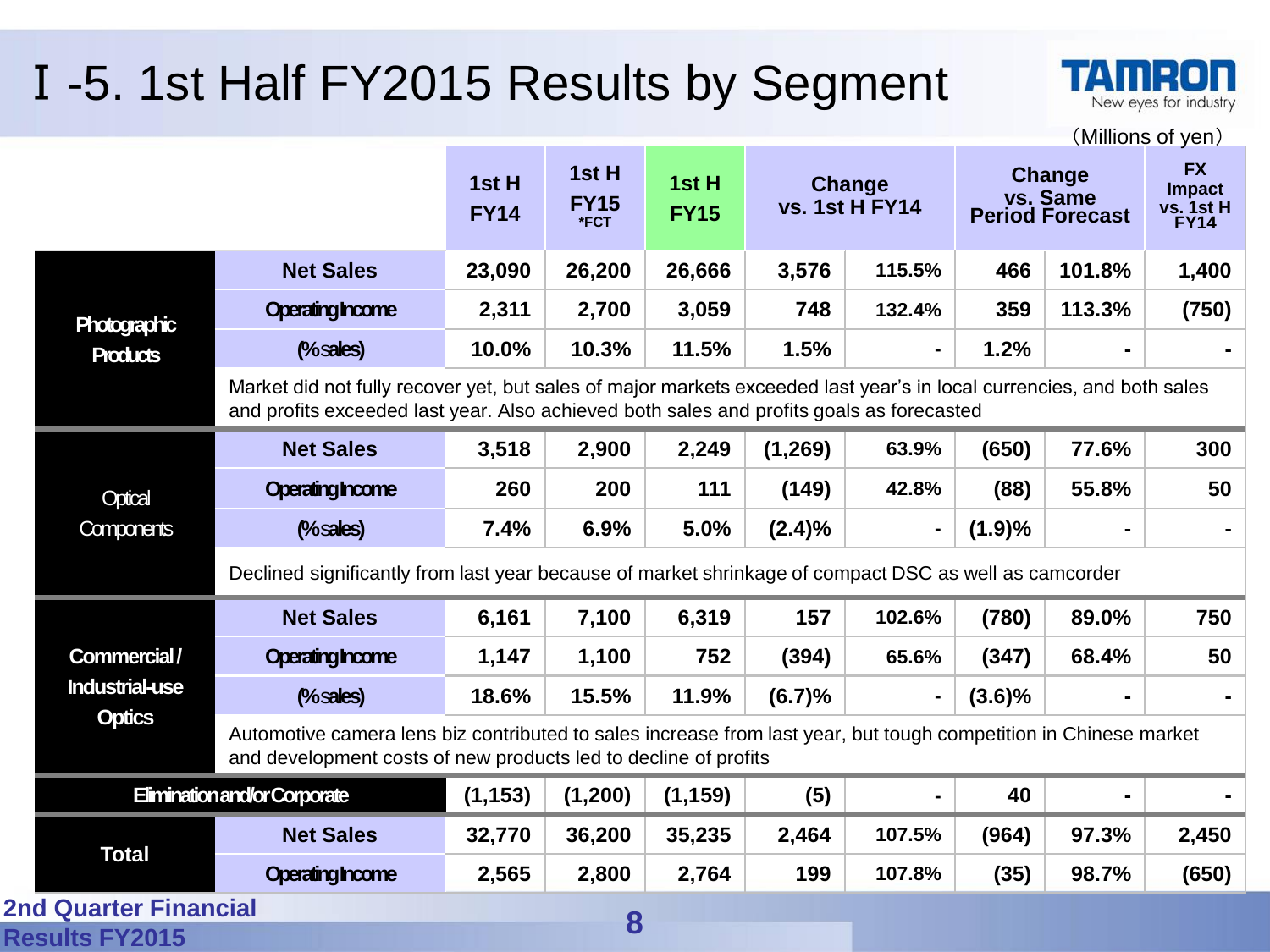## Ⅰ-6 FY2015 Quarterly Results by Segment



(Millions of yen)

|                                        |                                      | 1Q<br><b>FY15</b> | 2Q<br><b>FY15</b> | 1st H<br><b>FY15</b> |
|----------------------------------------|--------------------------------------|-------------------|-------------------|----------------------|
|                                        | <b>Net Sales</b>                     | 12,495            | 14,171            | 26,666               |
| <b>Photographic</b><br><b>Products</b> | <b>Operating Income</b>              | 1,668             | 1,391             | 3,059                |
|                                        | % Sales)                             | 13.4%             | 9.8%              | 11.5%                |
|                                        | <b>Net Sales</b>                     | 1,080             | 1,168             | 2,249                |
| <b>Optical</b><br><b>Components</b>    | <b>Operating Income</b>              | 89                | 22                | 111                  |
|                                        | % Sales)                             | 8.2%              | 1.9%              | 5.0%                 |
| Commercial/                            | <b>Net Sales</b>                     | 3,241             | 3,077             | 6,319                |
| <b>Industrial-use</b>                  | <b>Operating Income</b>              | 393               | 358               | 752                  |
| <b>Optics</b>                          | % Sales)                             | 12.1%             | 11.7%             | 11.9%                |
|                                        | <b>Eliminations and/or corporate</b> | (570)             | (589)             | (1, 159)             |
|                                        | <b>Net Sales</b>                     | 16,818            | 18,417            | 35,235               |
| <b>Total</b>                           | <b>Operating Income</b>              | 1,581             | 1,183             | 2,764                |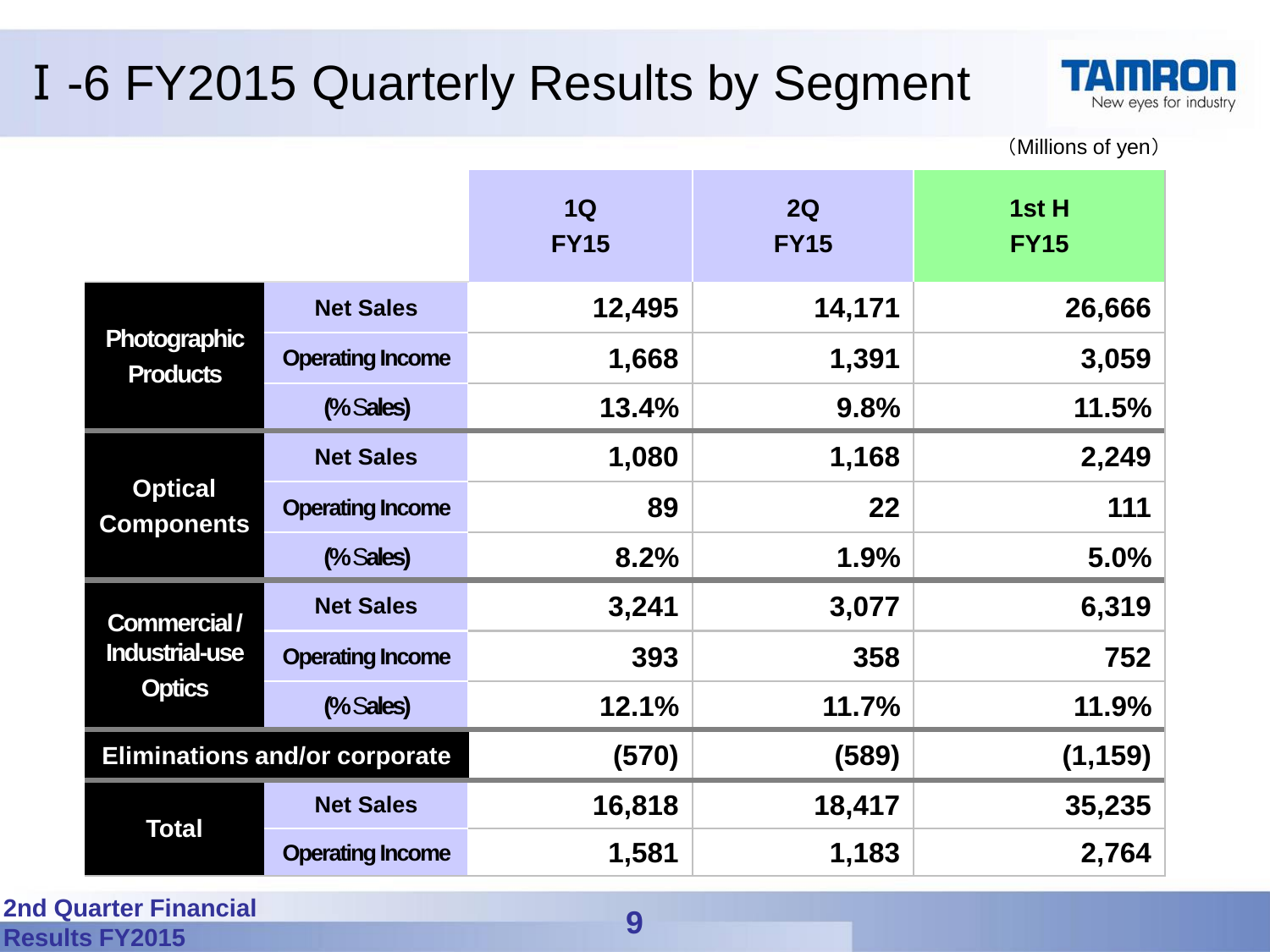

# Ⅱ. FY2015 Financial Forecast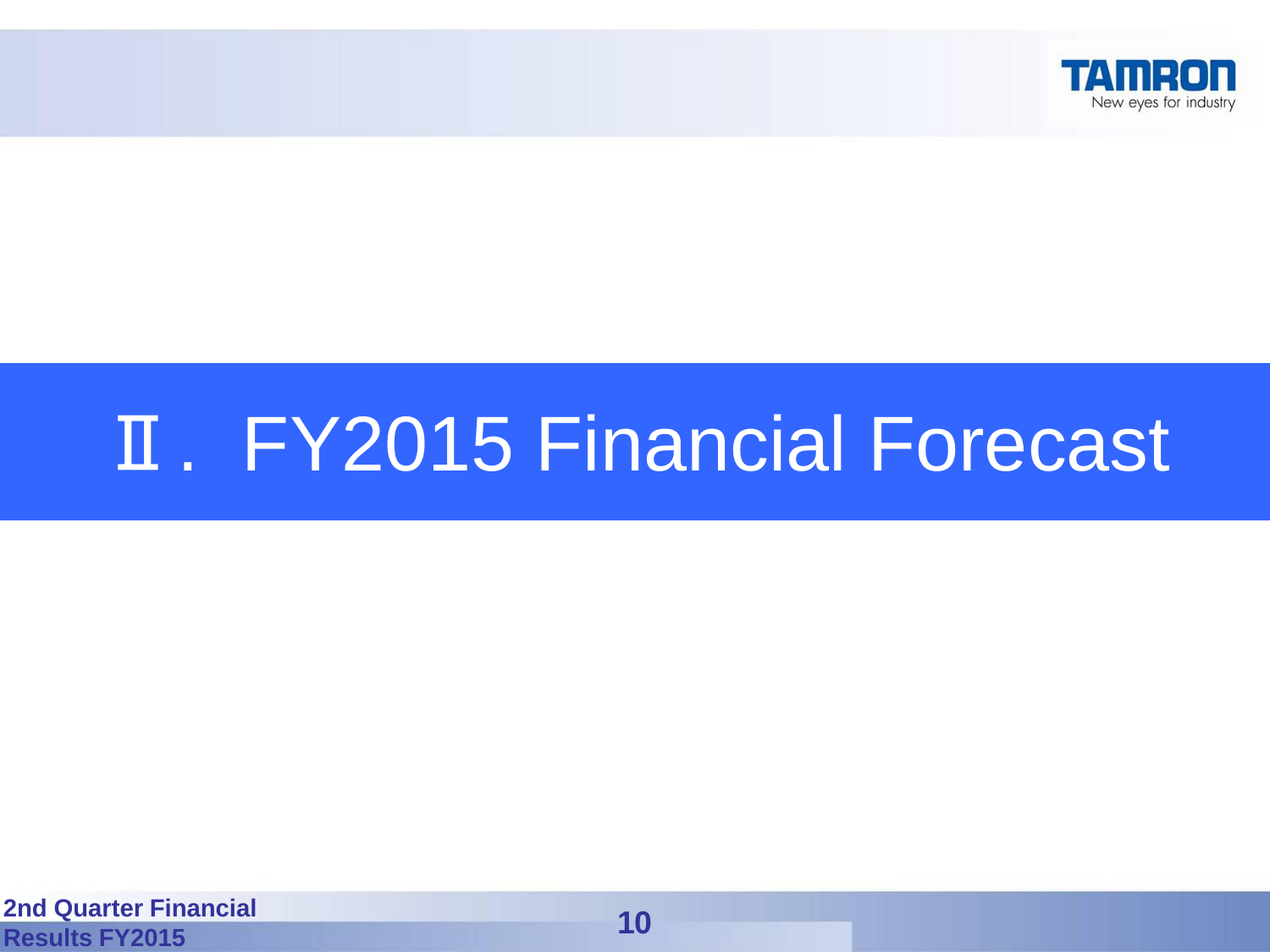## Ⅱ-1. FY2015 Forecast



(Millions of yen)

|                                   | <b>FY14</b> | 1st H<br><b>FY15</b> | 2nd H<br>FY15*FCT | FY15*FCT |           | <b>Change</b><br><b>vs. FY14</b> |
|-----------------------------------|-------------|----------------------|-------------------|----------|-----------|----------------------------------|
| <b>Net Sales</b>                  | 73,621      | 35,235               | 43,264            | 78,500   | 4,878     | 106.6%                           |
| <b>Operating</b><br><b>Income</b> | 6,076       | 2,764                | 3,835             | 6,600    | 523       | 108.6%                           |
| (% Sales)                         | 8.3%        | 7.8%                 | 8.9%              | 8.4%     | 0.1%      |                                  |
| <b>Ordinary</b><br><b>Income</b>  | 6,200       | 2,819                | 3,580             | 6,400    | 199       | 103.2%                           |
| (% Sales)                         | 8.4%        | 8.0%                 | 8.3%              | 8.2%     | $(0.2)\%$ |                                  |
| <b>Net Income</b>                 | 3,846       | 2,678                | 2,171             | 4,850    | 1,003     | 126.1%                           |

 Forecast of net income was revised from 4.2 billion-yen to 4.85 billion-yen due to gain on negative goodwill when announcing 1Q financial results

## 【**FY2015 Forecast**】

- Financial result of 1st half was in line with forecast and full year forecast should remain unchanged, aiming for further increase of both net sales and profits with launches of new products
- $\div$  2<sup>nd</sup> half assumption of exchange rate: U\$1 = ¥120 (used to be ¥115), 1 Euro = ¥135 (unchanged)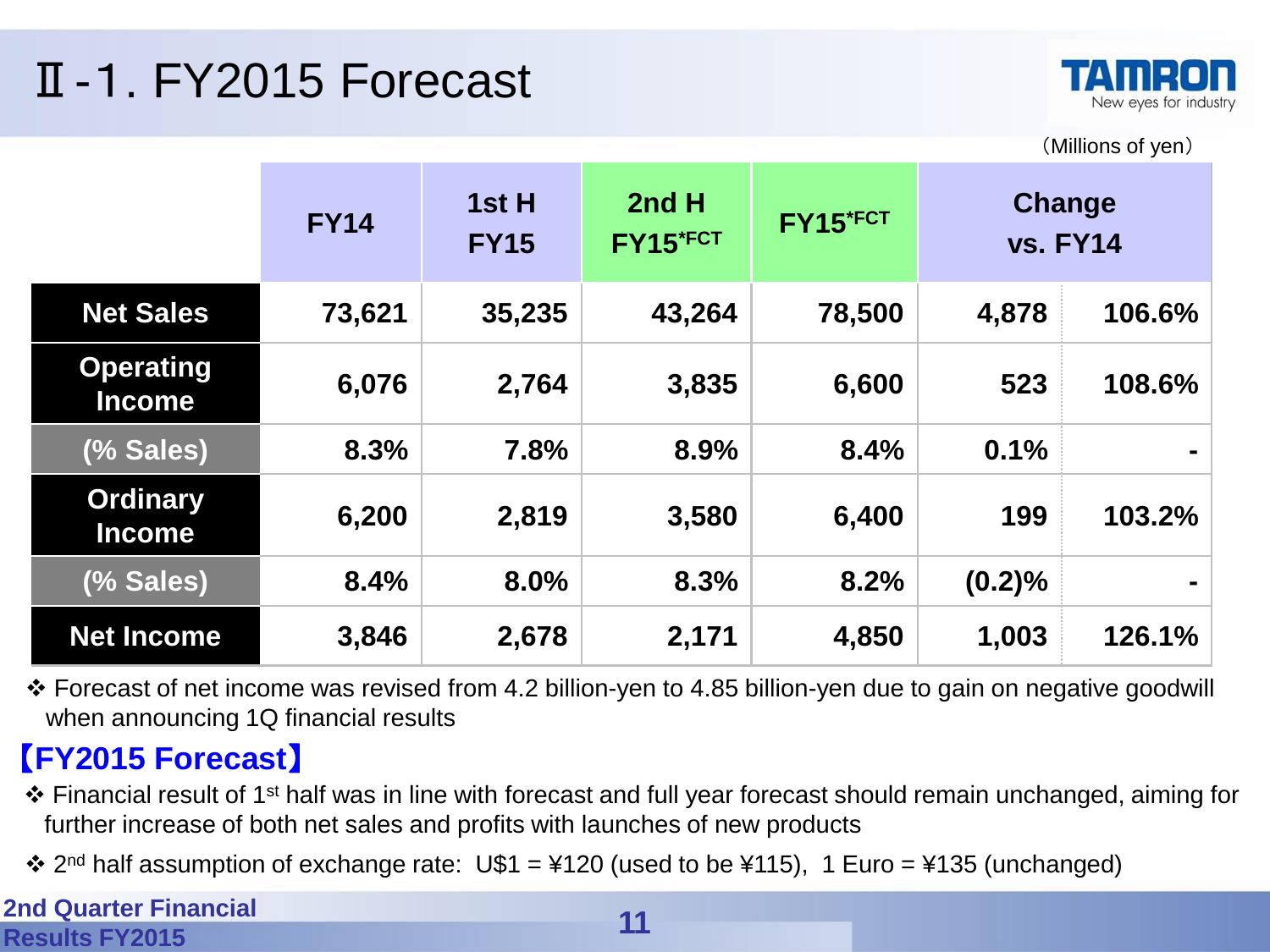## Ⅱ-2. FY2015 Forecast (Net Sales / Operating Income)



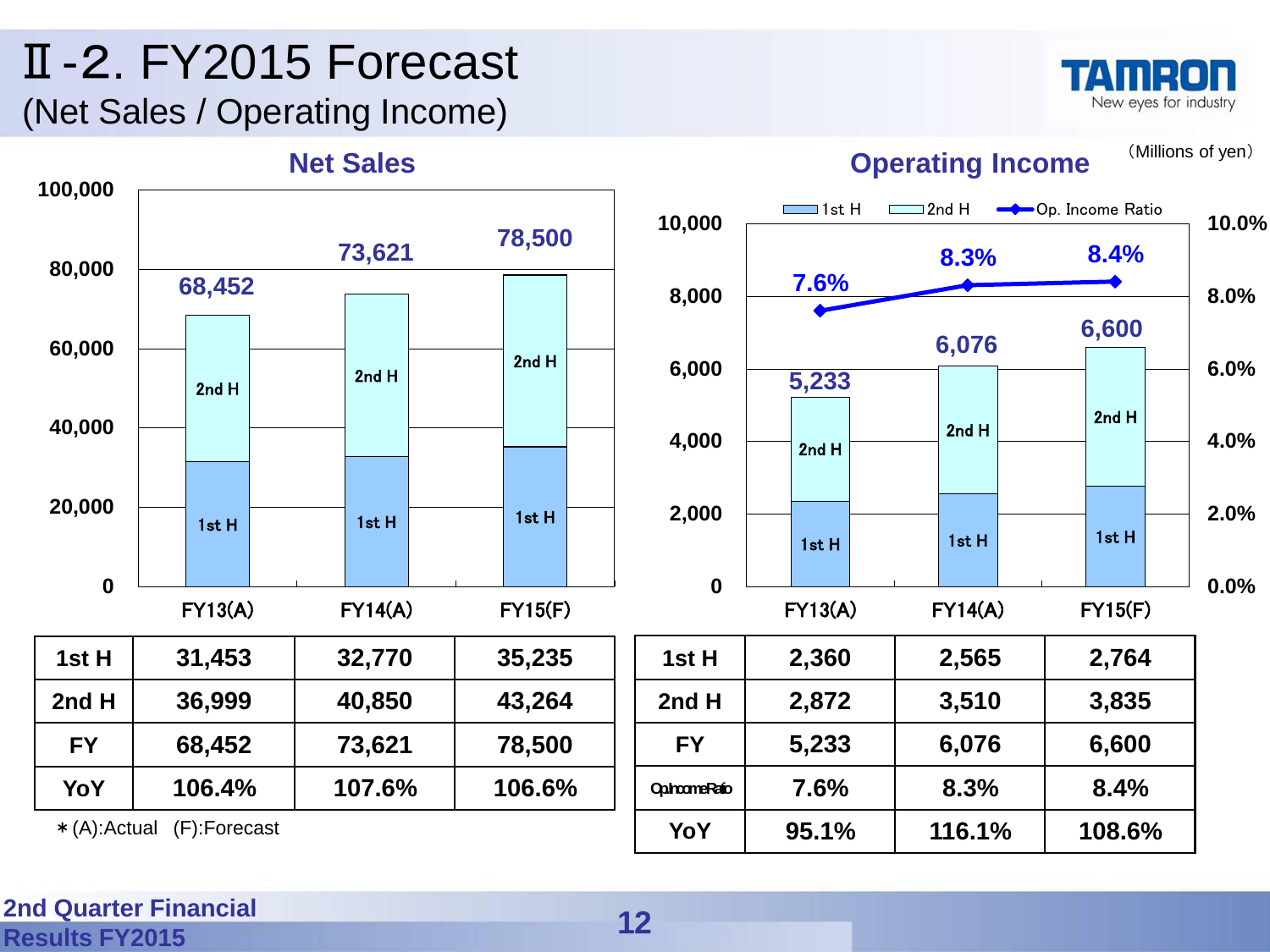## Ⅱ-3. FY2015 Forecast by Segment



|                                        | (Millions of yen)       |             |                                |                               |                           |                |                                 |         |
|----------------------------------------|-------------------------|-------------|--------------------------------|-------------------------------|---------------------------|----------------|---------------------------------|---------|
|                                        |                         | <b>FY14</b> | <b>FY15</b><br><b>Previous</b> | <b>FY15</b><br><b>Current</b> | Change<br><b>vs. FY14</b> |                | Change<br>vs. Previous Forecast |         |
|                                        |                         | (a)         | <b>Forecast</b><br>(b)         | <b>Forecast</b><br>(c)        | $(c)-(a)$                 | (c)/(a)        | $(c)-(b)$                       | (c)/(b) |
|                                        | <b>Net Sales</b>        | 53,932      | 56,900                         | 59,500                        | 5,567                     | 110.3%         | 2,600                           | 104.6%  |
| <b>Photographic</b><br><b>Products</b> | <b>Operating Income</b> | 5,853       | 6,400                          | 7,200                         | 1,346                     | 123.0%         | 800                             | 112.5%  |
|                                        | (%Sales)                | 10.9%       | 11.2%                          | 12.1%                         | 1.2%                      |                | 0.9%                            |         |
|                                        | <b>Net Sales</b>        | 7,032       | 6,200                          | 4,700                         | (2, 332)                  | 66.8%          | (1,500)                         | 75.8%   |
| <b>Optical</b><br><b>Components</b>    | <b>Operating Income</b> | 664         | 500                            | 300                           | (364)                     | 45.2%          | (200)                           | 60.0%   |
|                                        | %Sales)                 | 9.4%        | 8.1%                           | 6.4%                          | $(3.0)\%$                 |                | (1.7)%                          |         |
| Commercial/                            | <b>Net Sales</b>        | 12,656      | 15,400                         | 14,300                        | 1,643                     | 113.0%         | (1, 100)                        | 92.9%   |
| <b>Industrial-use</b>                  | <b>Operating Income</b> | 2,190       | 2,400                          | 1,700                         | (490)                     | 77.6%          | (700)                           | 70.8%   |
| <b>Optics</b>                          | %Sales)                 | 17.3%       | 15.6%                          | 11.9%                         | (5.4)%                    |                | (3.7)%                          |         |
| Eliminations and/or corporate          |                         | (2,632)     | (2,700)                        | (2,600)                       | 32                        | $\blacksquare$ | 100                             |         |
| <b>Consolidated</b>                    | <b>Net Sales</b>        | 73,621      | 78,500                         | 78,500                        | 4,878                     | 106.6%         | $\mathbf 0$                     | 100.0%  |
|                                        | <b>Operating Income</b> | 6,076       | 6,600                          | 6,600                         | 523                       | 108.6%         | $\bf{0}$                        | 100.0%  |

 Forecast of company's consolidated net sales and operating income should remain unchanged, but forecast of each segment was revised with considering 1<sup>st</sup> half results and latest 2<sup>nd</sup> half projection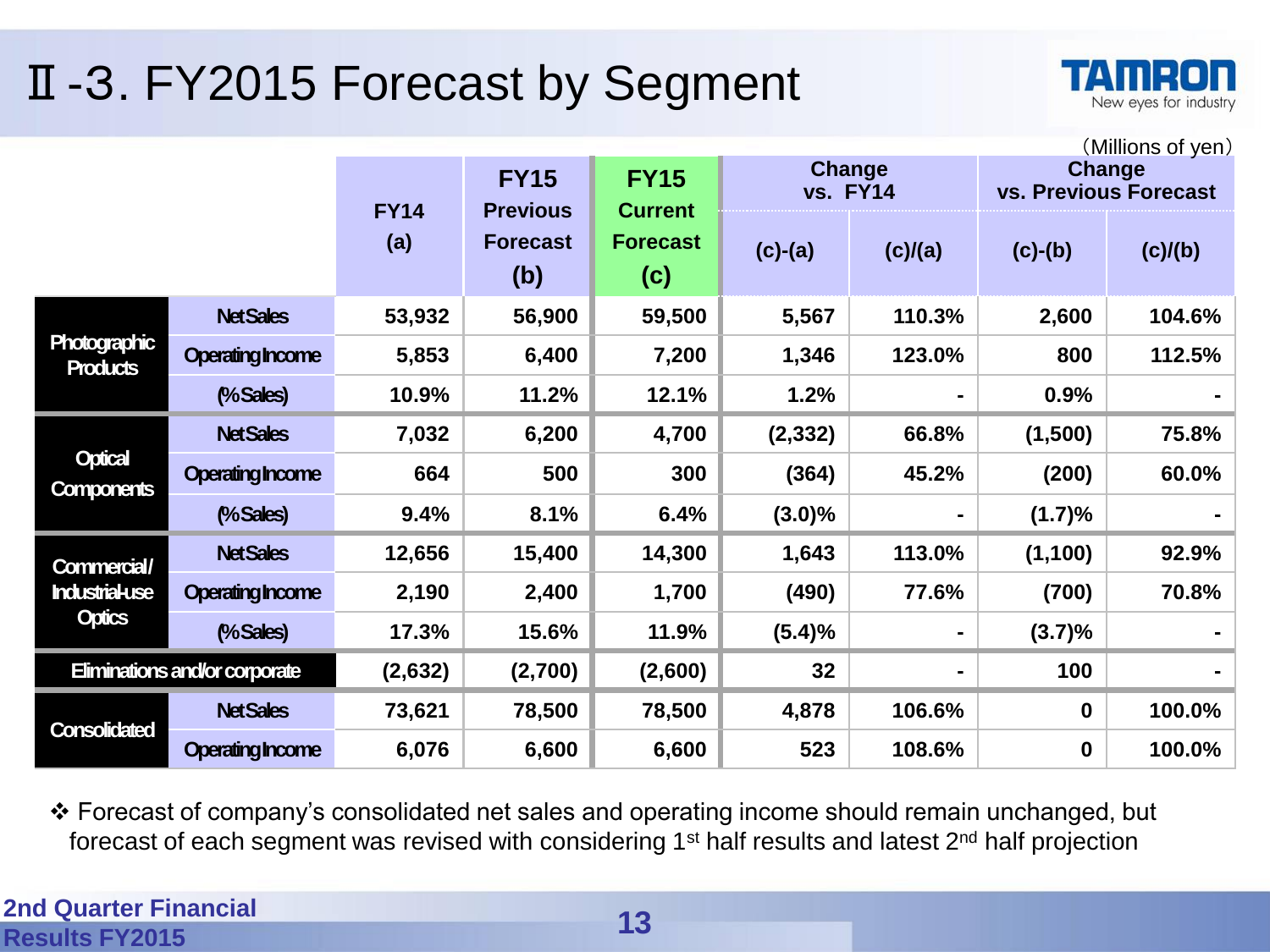## Ⅱ-4. FY2015 Forecast by Segment 1) Photographic Products





\*(A):Actual (F):Forecast

 Anticipating more than 10% increase of both sales and profits with launches of new own-branded products in 2<sup>nd</sup> half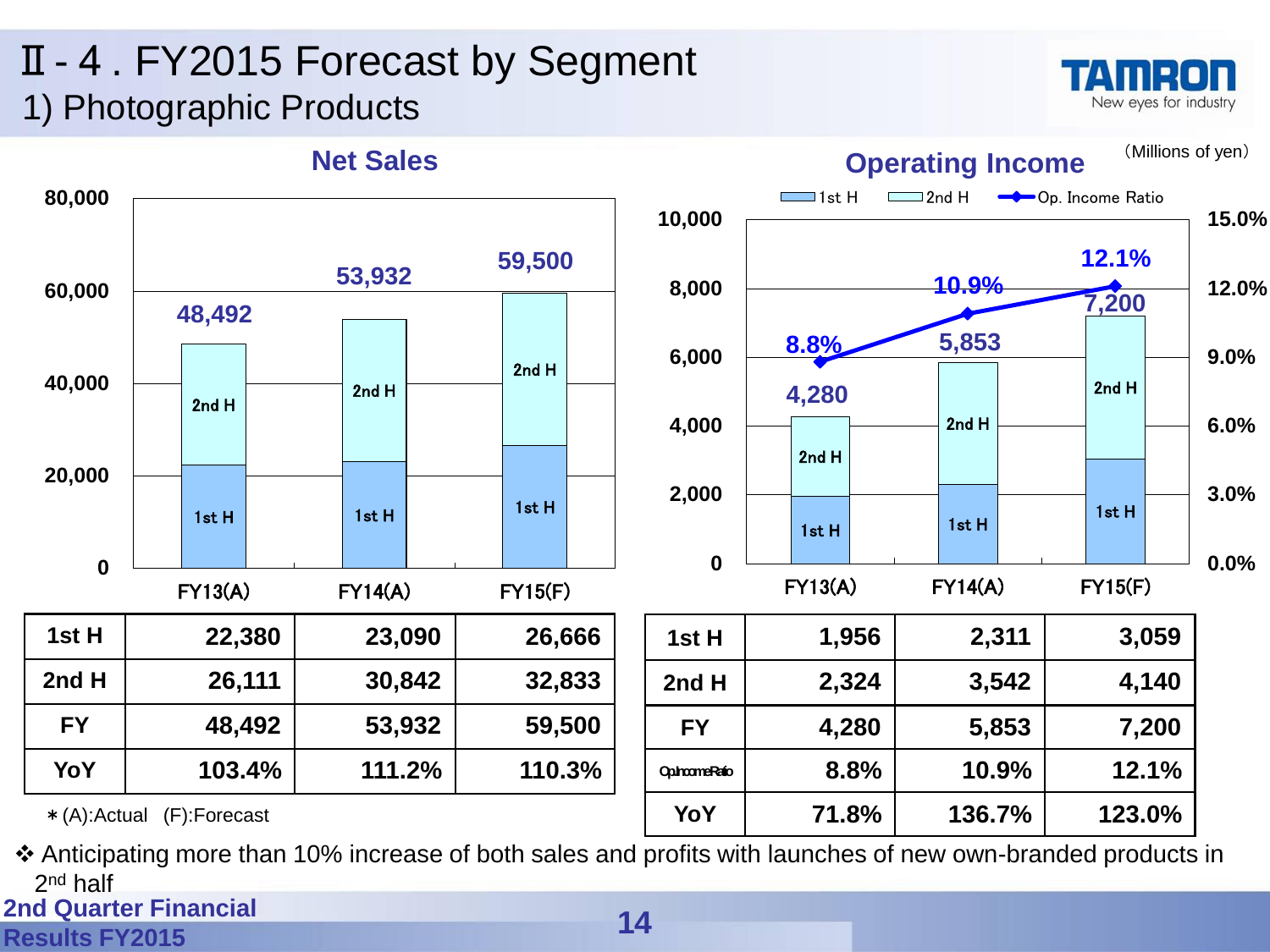## Ⅱ-4. FY2015 Forecast by Segment 2) Optical Components





\*(A):Actual (F):Forecast

**2nd Quarter Financial**  Expecting decrease in sales and profits due to tough market situation, and investing resource to development of new market segments and customers

#### **Results FY2015**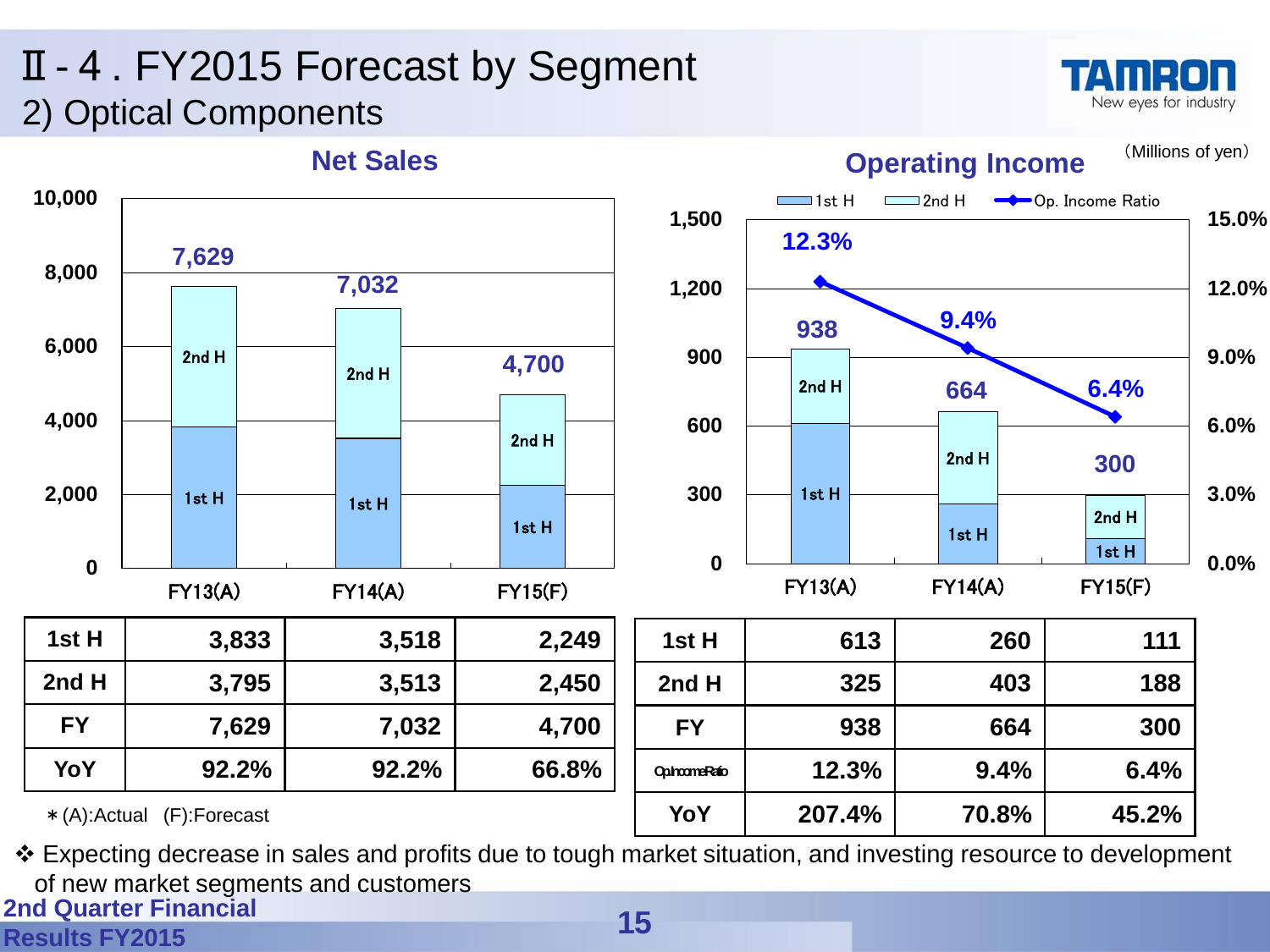## Ⅱ-4. FY2015 Forecast by Segment 3) Commercial / Industrial-use Optics





**2nd Quarter Financial**  \* Predicting decline in profits due to tough competition of surveillance camera lens in China market and increased development expenses for new products, however increase in sales expected in other territories as well as growth in automotive optics

#### **Results FY2015**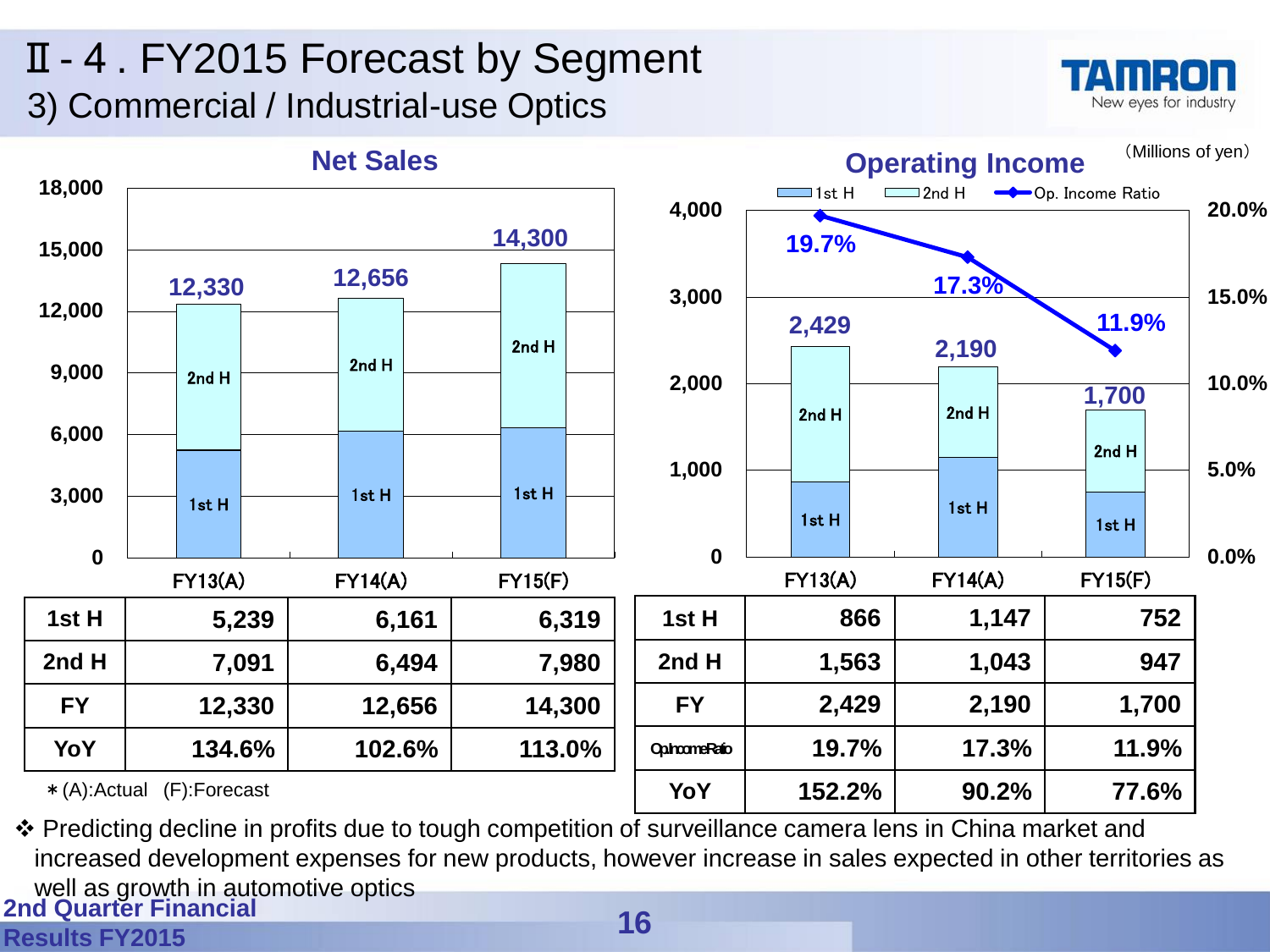

# Ⅲ. Financial Situation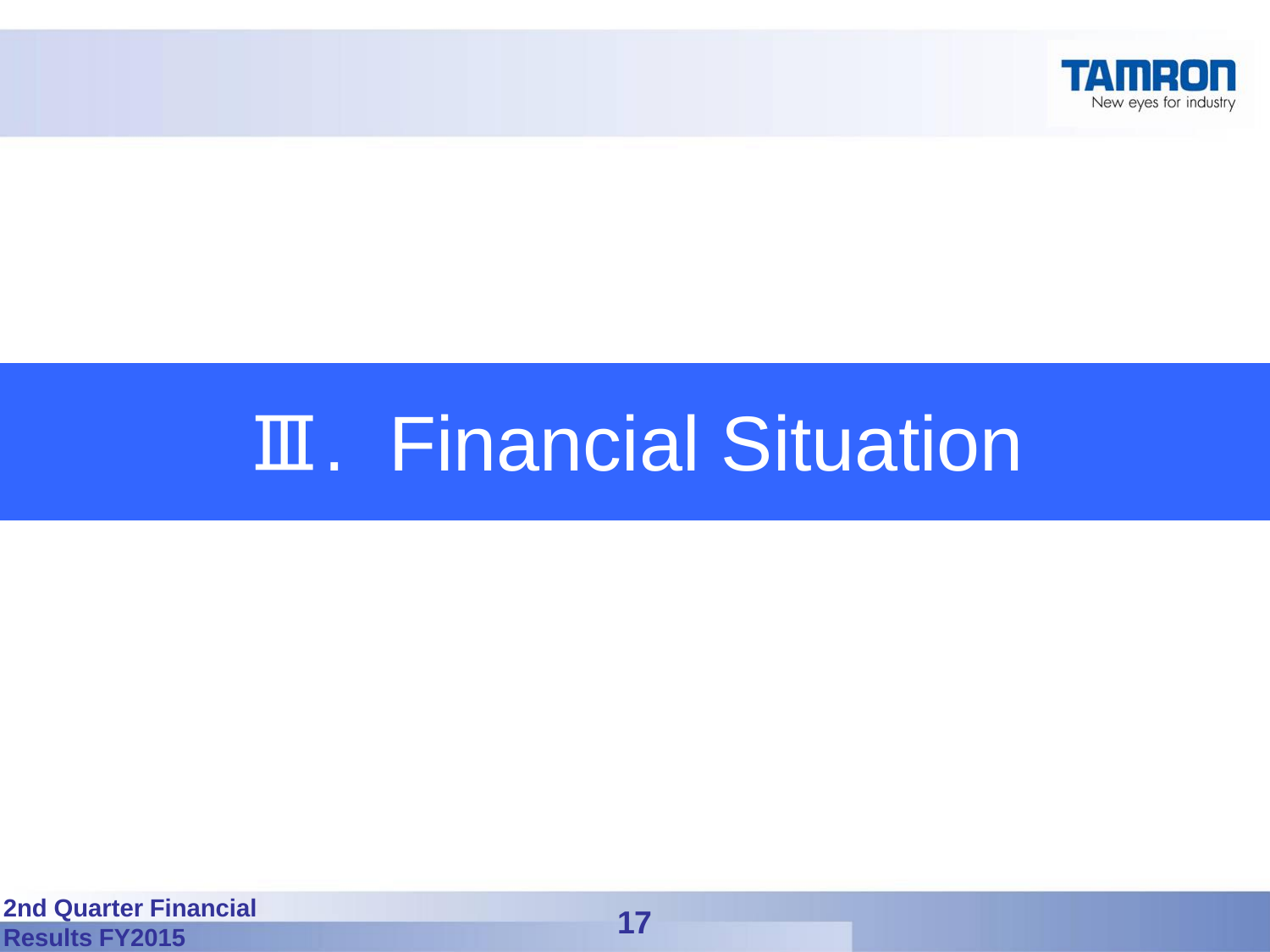## Ⅲ-1. Financial Summary



(Millions of yen)

|                                                       | <b>Jun 30,</b><br>2014 | Dec 31,<br>2014 | <b>Jun 30,</b><br>2015 | Change<br>vs. Dec 31, 2014 | <b>Remarks</b>                                            |
|-------------------------------------------------------|------------------------|-----------------|------------------------|----------------------------|-----------------------------------------------------------|
| <b>Cash and Deposits</b>                              | 16,947                 | 15,915          | 17,875                 | 1,959                      |                                                           |
| <b>Notes and Accounts</b><br><b>Receivable</b>        | 14,164                 | 18,653          | 13,962                 | (4,690)                    | Seasonal trend                                            |
| <b>Inventories</b>                                    | 9,725                  | 10,536          | 11,260                 | 724                        |                                                           |
| <b>Other Current Assets</b>                           | 1,429                  | 1,849           | 1,734                  | (115)                      |                                                           |
| <b>Total Non-Current</b><br><b>Assets</b>             | 21,613                 | 22,950          | 22,574                 | (376)                      | Decrease of depreciation after<br>larger scale investment |
| <b>Total Assets</b>                                   | 63,880                 | 69,906          | 67,408                 | (2, 498)                   |                                                           |
| <b>Total Current</b><br><b>Liabilities</b>            | 13,252                 | 14,602          | 14,550                 | (52)                       |                                                           |
| <b>Total Non-Current Liabilities</b>                  | 3,686                  | 3,308           | 2,852                  | (455)                      |                                                           |
| <b>Total Liabilities</b>                              | 16,939                 | 17,911          | 17,403                 | (507)                      |                                                           |
| <b>Total Net Assets</b>                               | 46,941                 | 51,995          | 50,004                 | (1,990)                    | Acquisition and cancellation of<br>treasury stock         |
| <b>Total Liabilities and</b><br><b>Net Assets</b>     | 63,880                 | 69,906          | 67,408                 | (2, 498)                   |                                                           |
| <b>Ratio of Net Assets</b>                            | 73.5%                  | 74.4%           | 74.2%                  | $(0.2)\%$                  |                                                           |
| <b>2nd Quarter Financial</b><br><b>Results FY2015</b> |                        |                 | 18                     |                            |                                                           |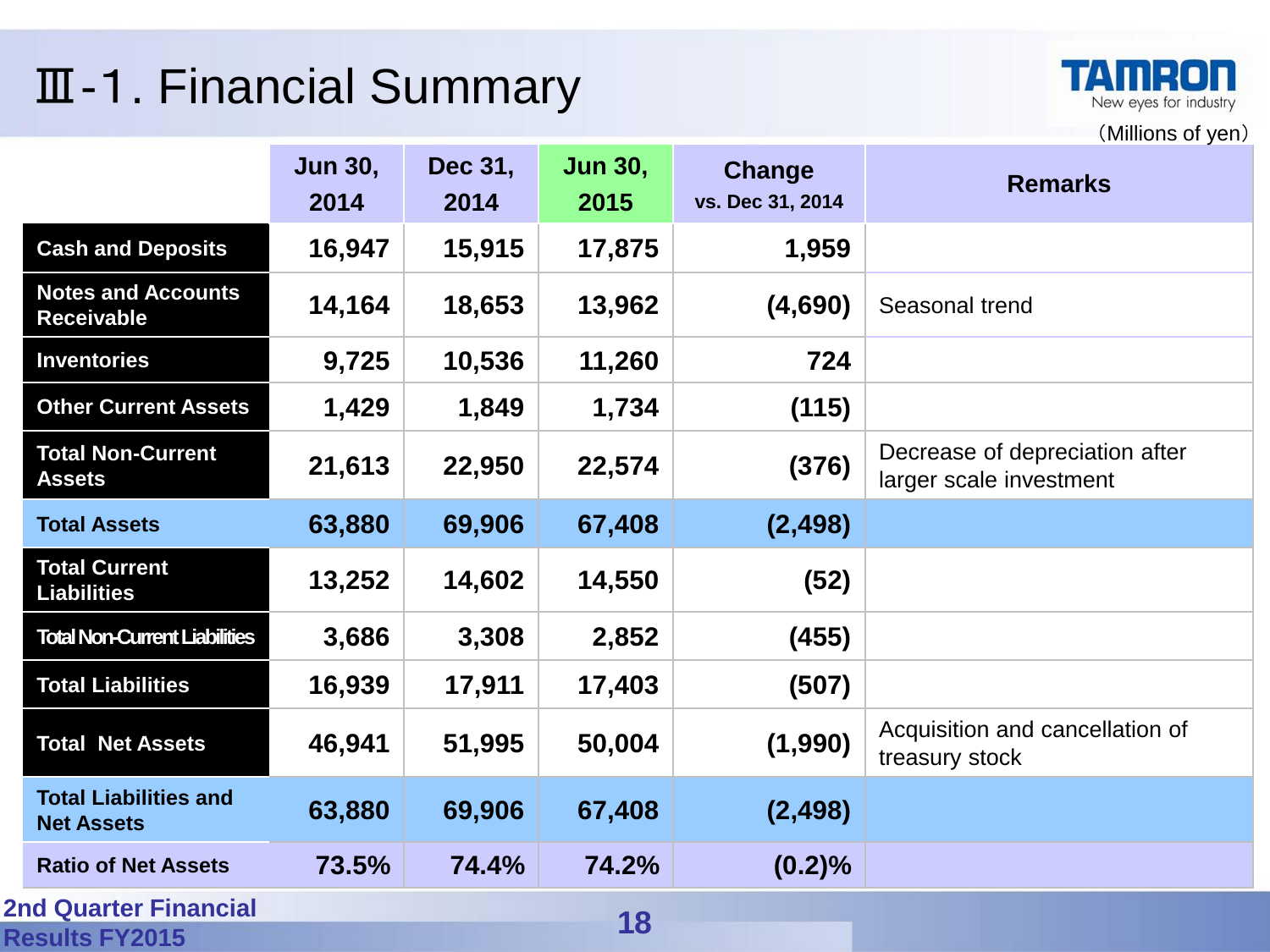## Ⅲ-2. Capital Investment & Depreciation



New eves for industry

\*(A):Actual (F):Forecast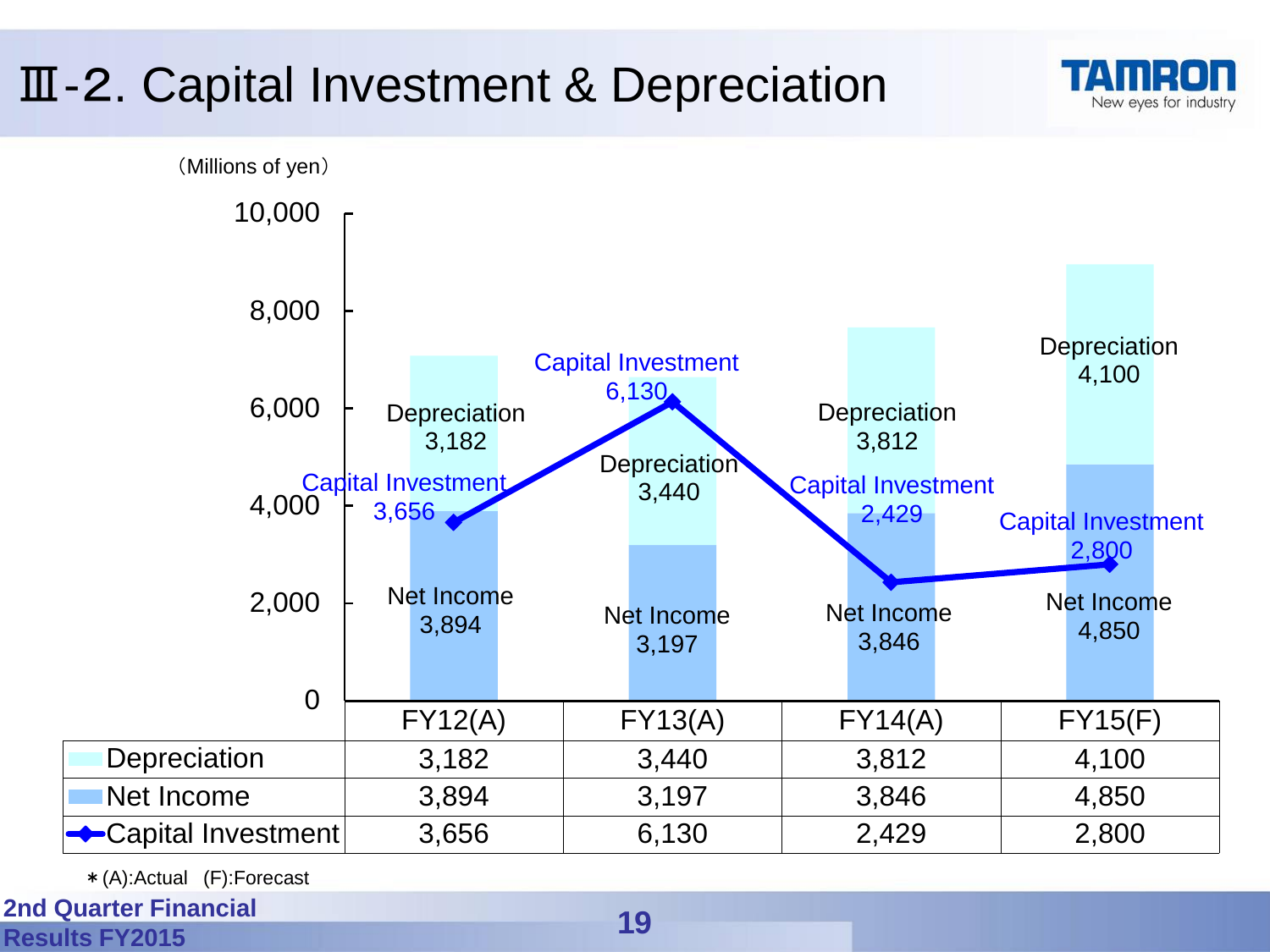

(A):Actual (F):Forecast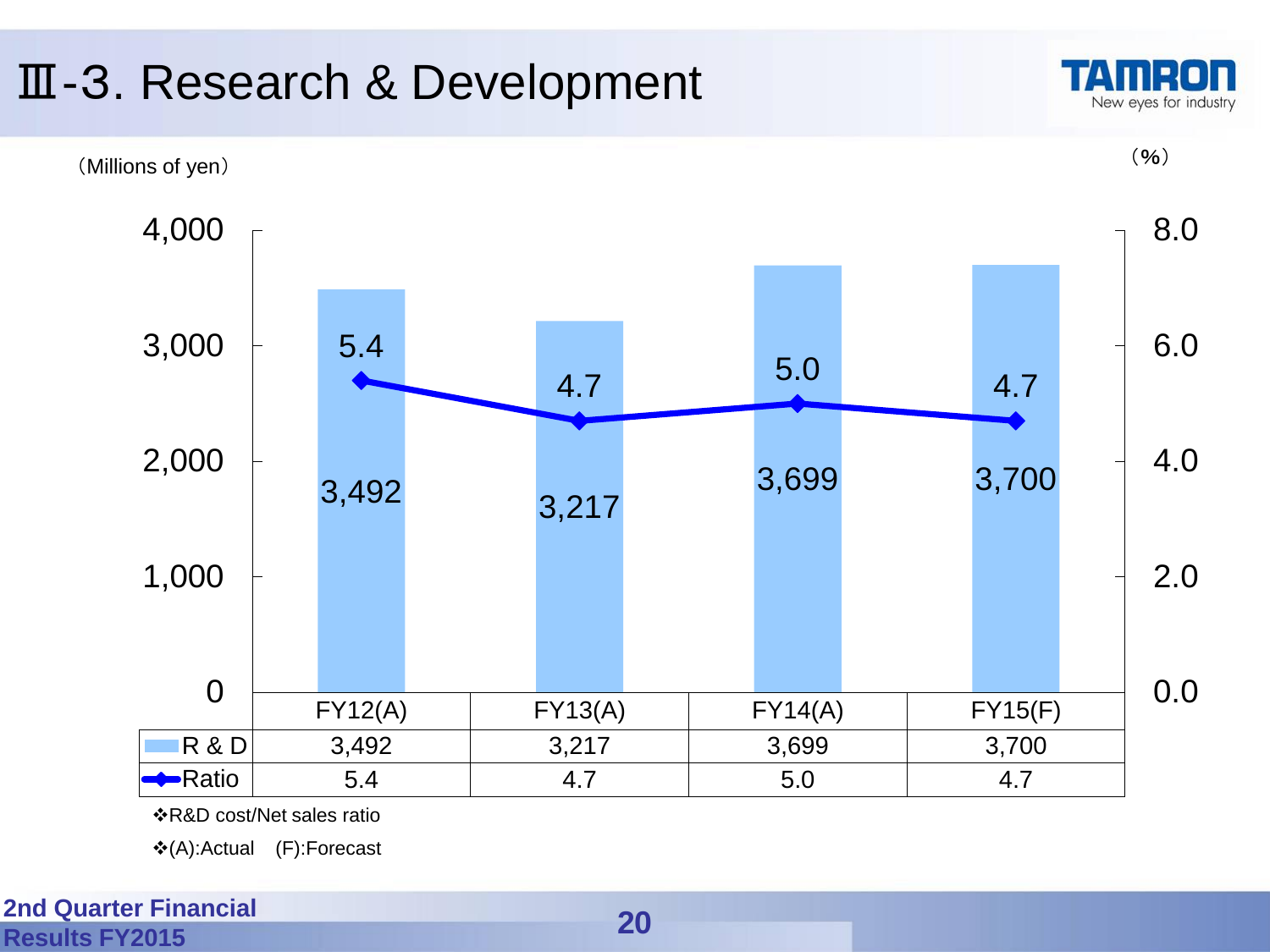## Ⅲ-4. Inventories / Liabilities with Interests





❖ Turnover ratio based on average monthly sales for last 6 months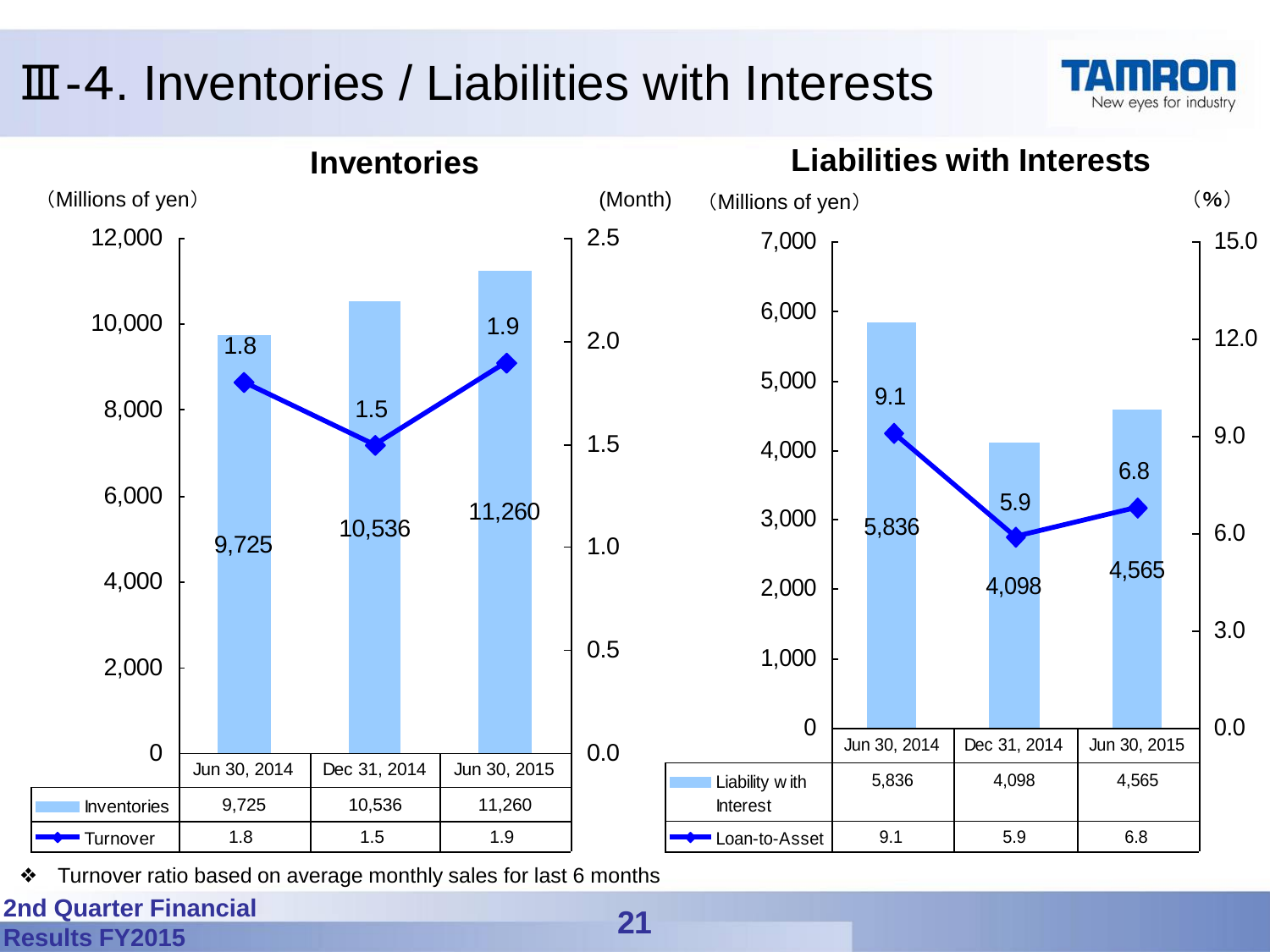## Ⅲ-5. Cash Flow Statement





|                                              | <b>1st H FY14</b> | <b>FY14</b> | <b>1st H FY15</b> |
|----------------------------------------------|-------------------|-------------|-------------------|
| <b>Cash Flow from Operating Activities</b>   | 4,927             | 6,208       | 6,807             |
| <b>Cash Flow from Investing Activities</b>   | (1, 300)          | (2,351)     | (1, 255)          |
| <b>Free Cash Flow</b>                        | 3,627             | 3,856       | 5,552             |
| <b>Cash Flow from Financing Activities</b>   | (675)             | (3,009)     | (4,051)           |
| <b>Cash and Cash Equivalents at Year End</b> | 16,947            | 15,915      | 17,875            |
| <b>Liquidity (Months)</b>                    | 3.10              | 2.59        | 3.04              |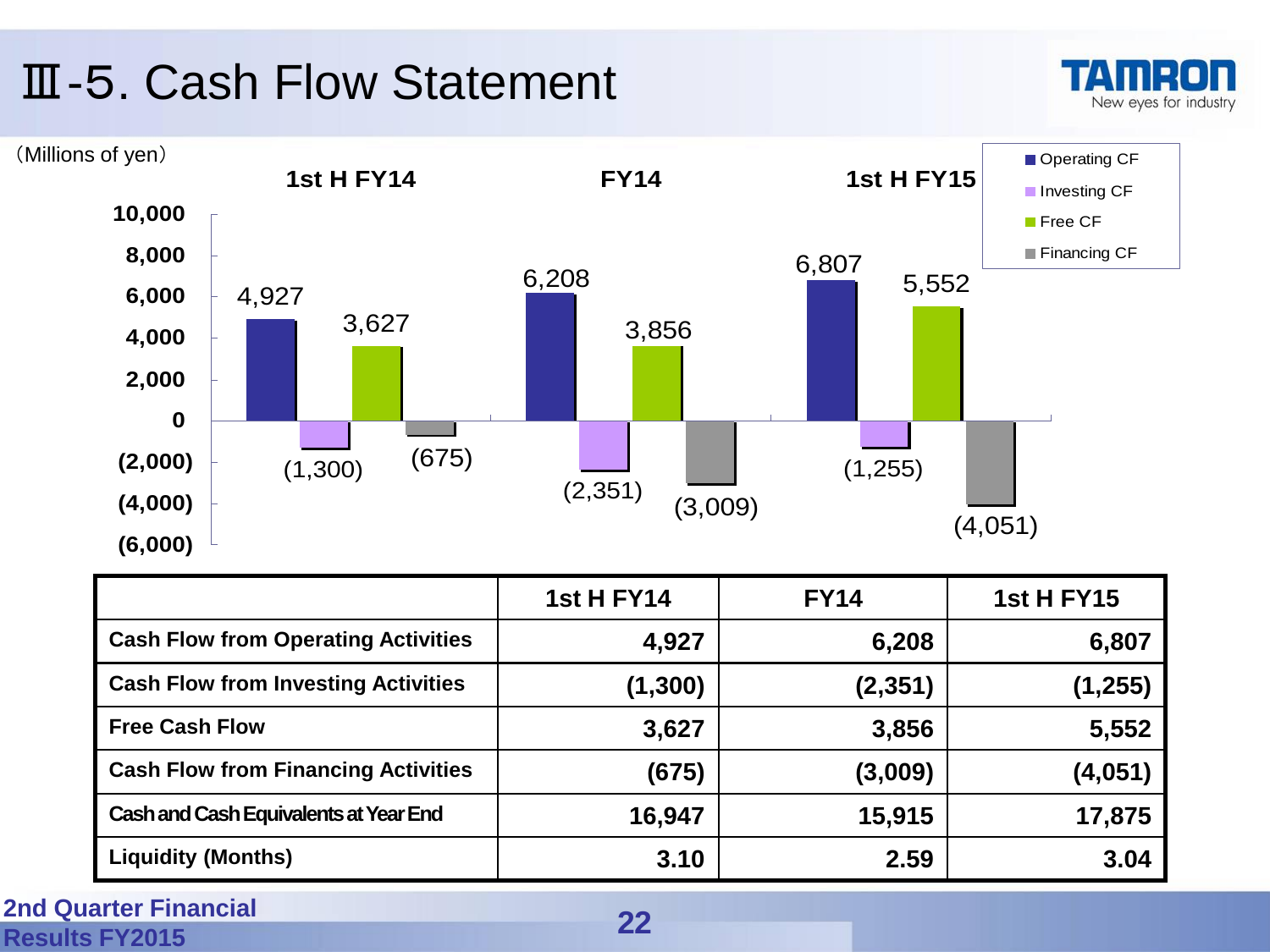## Ⅲ-6. Cancellation of Treasury stock



- Acquired 1,529,826 shares of treasury stock through merger of Kouyu Kosan Co., Ltd.
- Enhanced shareholder value and capital efficiency with cancellation of treasury stock acquired

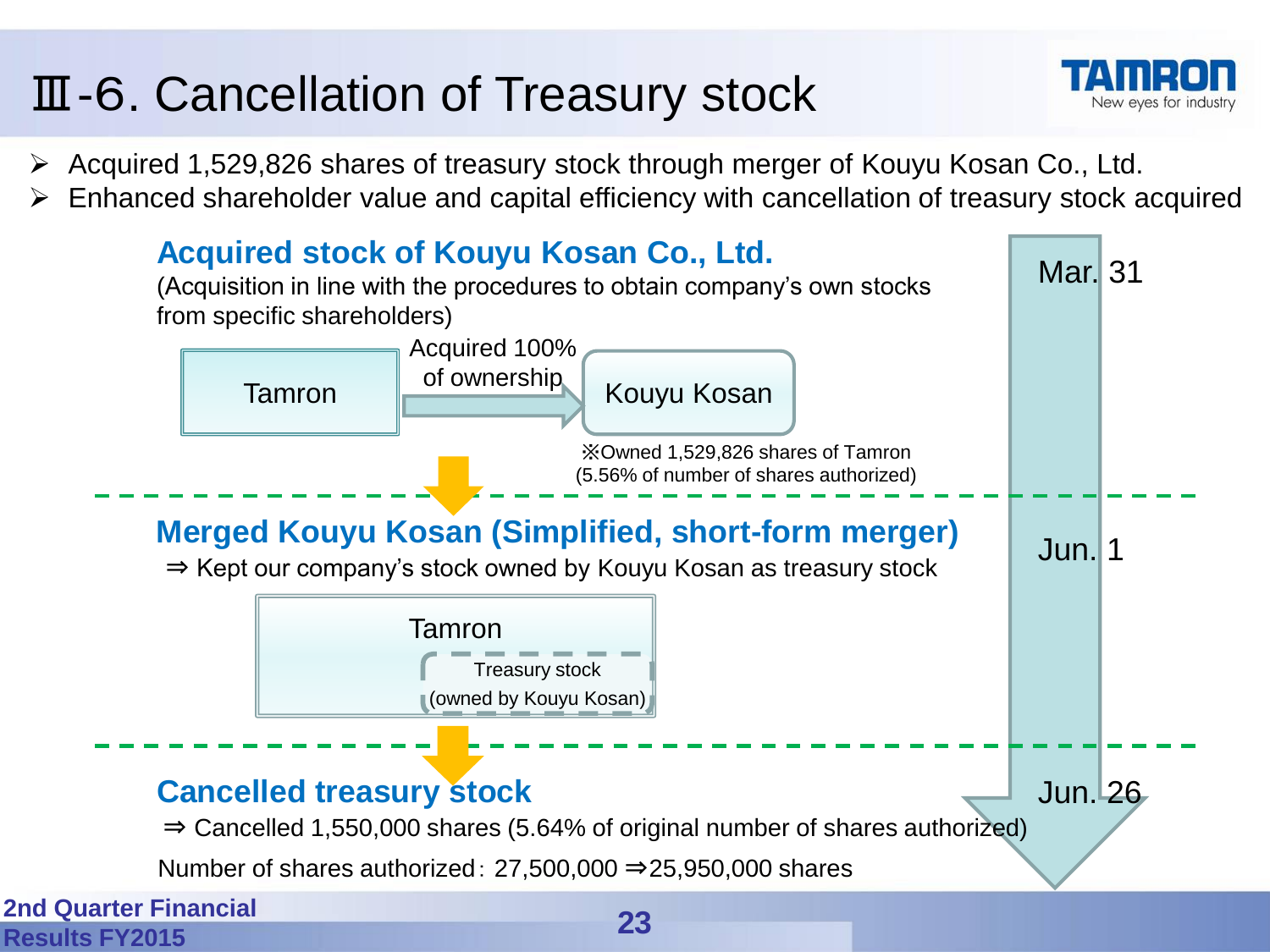## Ⅲ-7. Outlook for Cash Dividends

Provided ¥25 as interim dividend and currently estimating ¥55 as annual dividend

|                                                          | <b>FY12</b> | <b>FY13</b> | <b>FY14</b> | FY15*FCT |
|----------------------------------------------------------|-------------|-------------|-------------|----------|
| <b>Interim</b>                                           | 20.00       | 20.00       | 20.00       | 25.00    |
| <b>Year End</b>                                          | 30.00       | 30.00       | 30.00       | 30.00    |
| <b>Total</b>                                             | 50.00       | 50.00       | 50.00       | 55.00    |
| <b>Dividend Payout</b><br><b>Ratio</b><br>(Consolidated) | 35.2%       | 42.9%       | 35.7%       | 29.8%    |



(Yen)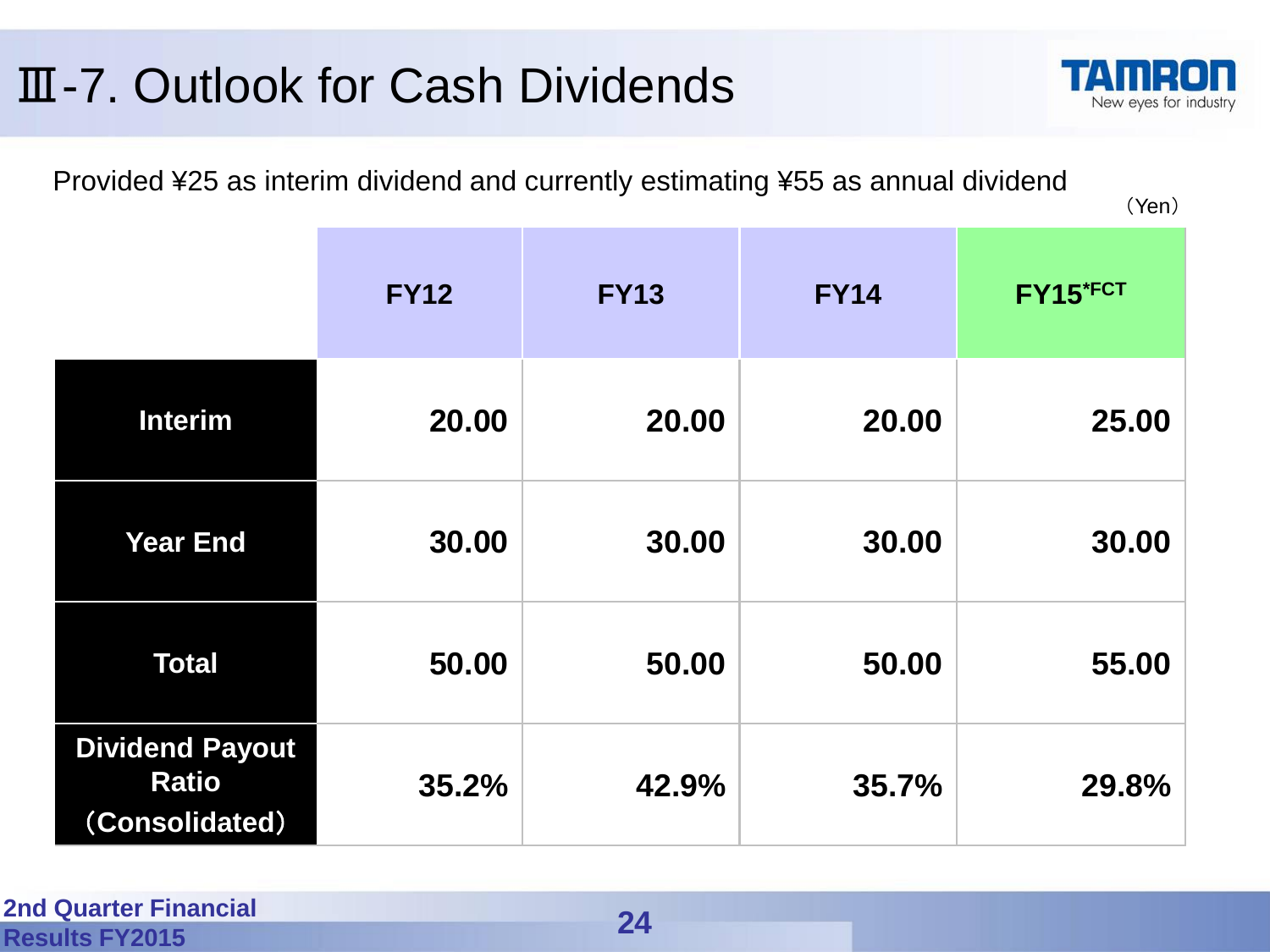## Ⅲ-8. Referential Data 1)Key Performance Index





- ROE=Net Income/Net assets (average for FY)
- ROA=Ordinary Income/Total assets (average for FY)
- (A):Actual (F):Forecast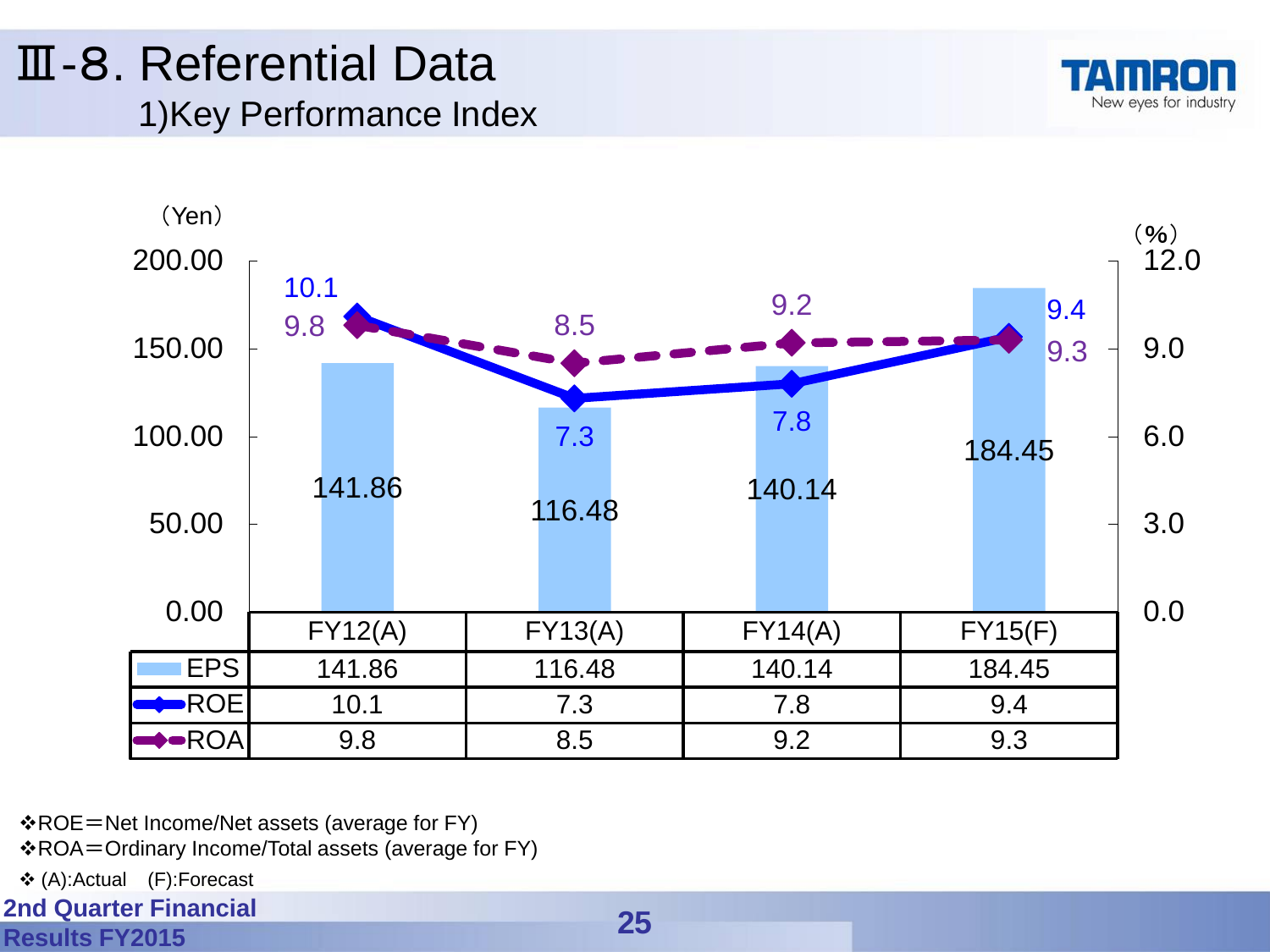## Ⅲ-8. Referential Data

2) Impact of Currency Rate Fluctuations



### **1st Half FY2015**

|               | Exchange rate<br>(Yen) |            | <b>Effect</b><br>(Million yen) |                         |
|---------------|------------------------|------------|--------------------------------|-------------------------|
|               | 1st H FY14             | 1st H FY15 | <b>Net Sales</b>               | <b>Operating Income</b> |
| <b>USD</b>    | 102.46                 | 120.31     | $+2,600$                       | (250)                   |
| <b>EURO</b>   | 140.44                 | 134.14     | (350)                          | (300)                   |
| <b>Others</b> | -                      |            | $+200$                         | (100)                   |
| Total         | ۰                      |            | $+2,450$                       | (650)                   |

**(Impact on FY2014 Actual performance)**

### **2nd Half FY2015 Forecast**

|                              | Exchange rate<br>(Yen) | One yen change impact<br>(Million yen) |                         |
|------------------------------|------------------------|----------------------------------------|-------------------------|
|                              | 2nd H $FY15$           | <b>Net Sales</b>                       | <b>Operating Income</b> |
| <b>USD</b>                   | 120.00                 | $+150$                                 | $\pm 0$                 |
| <b>EURO</b>                  | 135.00                 | $+60$                                  | $+50$                   |
| <b>2nd Quarter Financial</b> | <b>OC</b>              |                                        |                         |

#### **Results FY2015 26**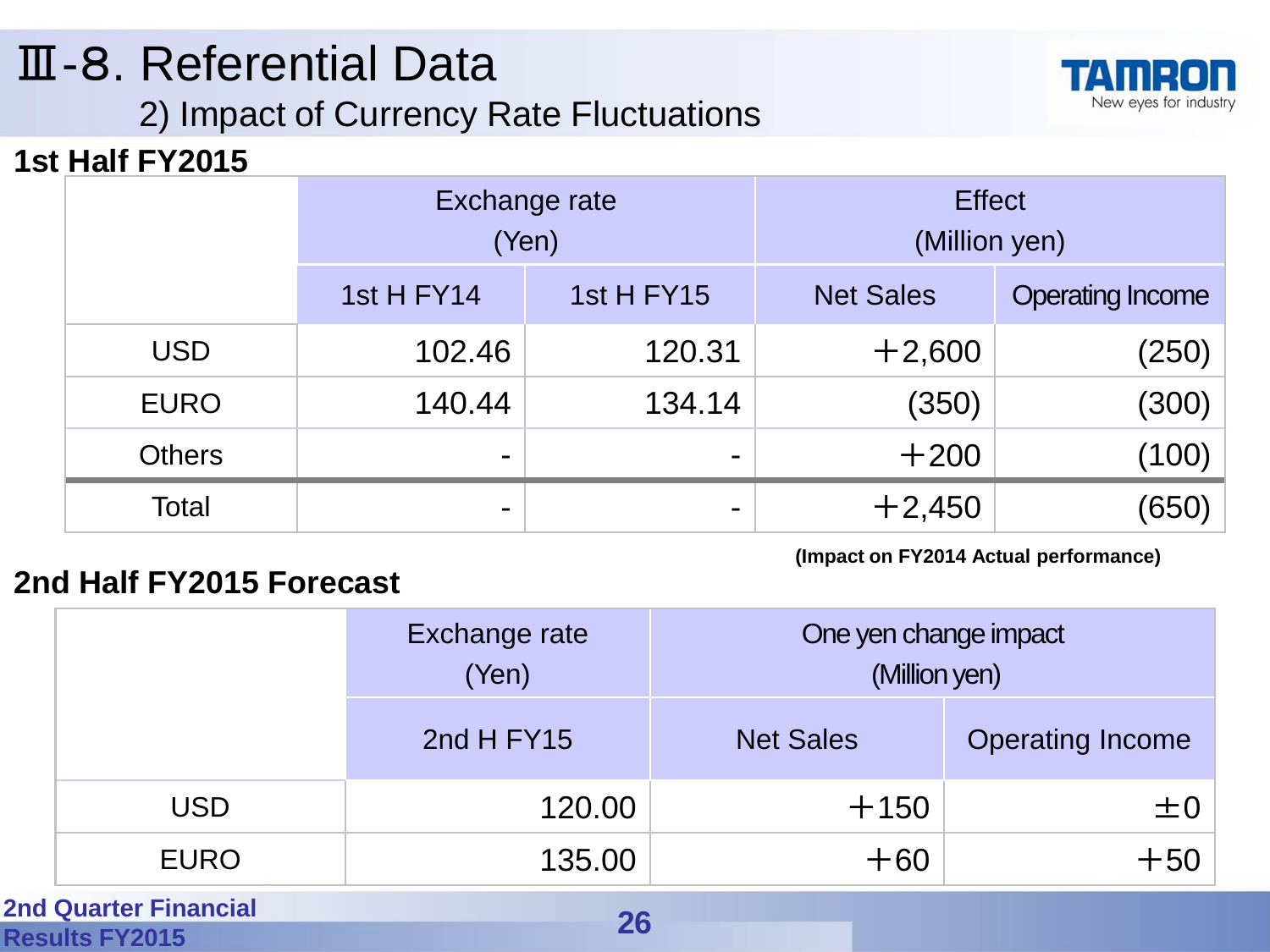

# Ⅳ. Mid-Term Strategy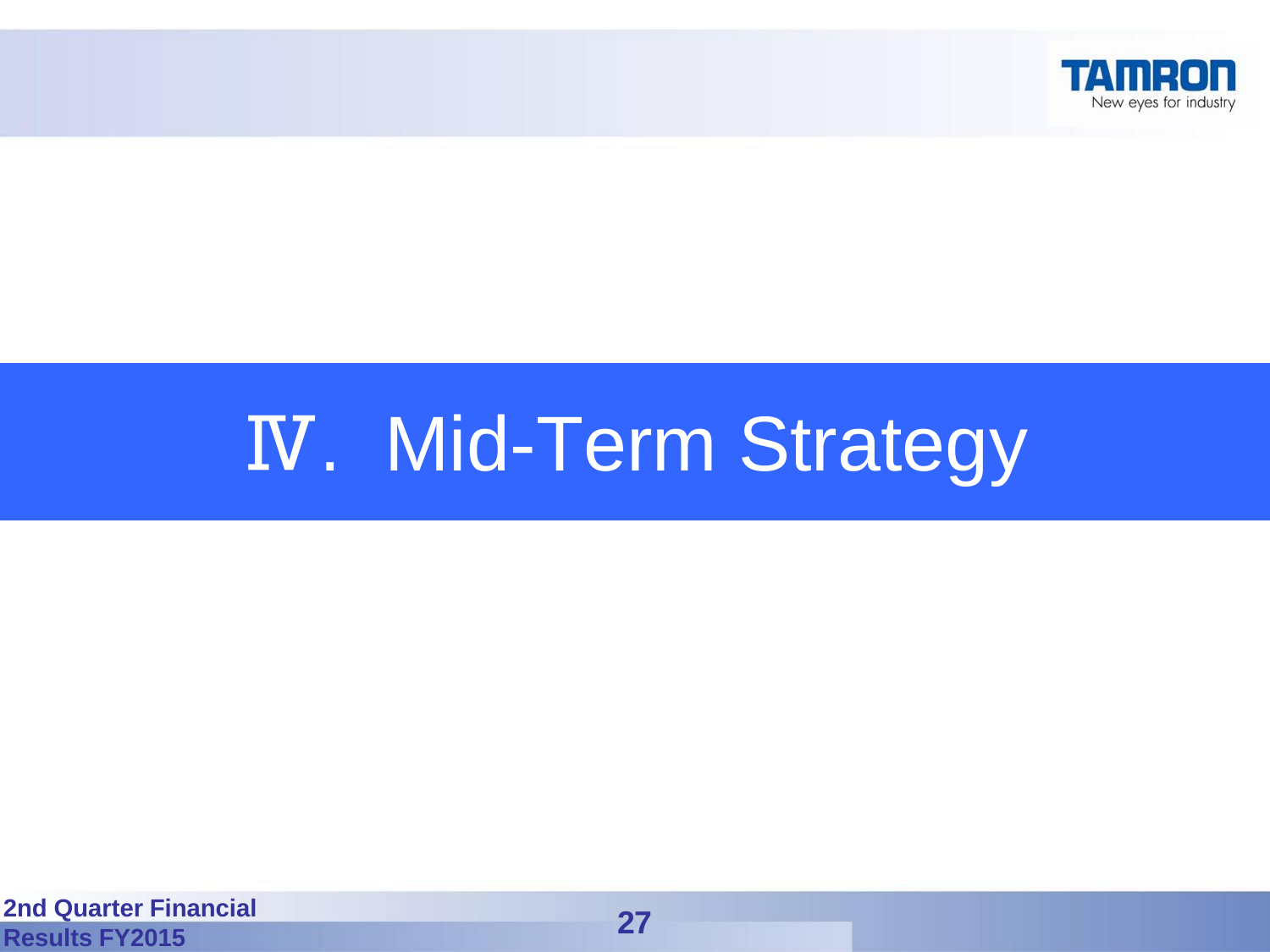



# New eyes for industry

Ⅳ‐2. Mid-Term Management Goals for FY2017

Net Sales:¥95.0 billion

Operating Income:¥9.5 billion (Operating Income Ratio 10%)

ROE:10% or more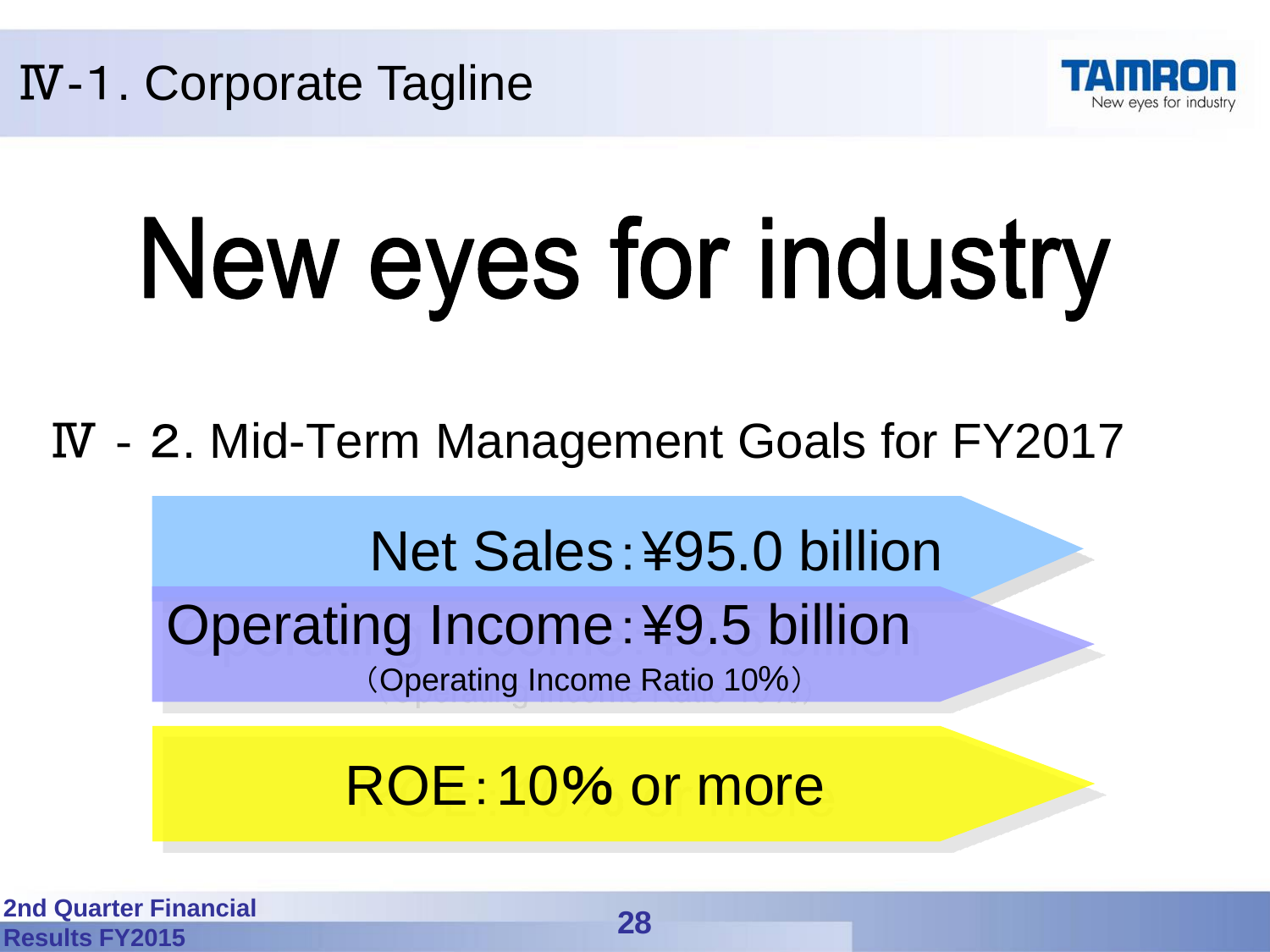## Ⅳ-3. Strategy Towards FY2017 by Segment



### 1) Photographic Products

| 2017          |
|---------------|
| <b>Mid-</b>   |
| Term          |
| <b>Target</b> |

## **Target** : **¥68.0 billion** (71.6% of Total Net Sales)

- Continuous timely launches of epoch-making products as our own-branded lens line-ups
- Establish further efficient development processes of new products
- Enhance local sales organization and operation in emerging markets and gain market share
- Build strong brand with product performance and design, at the same time take actions to stimulate potential demands

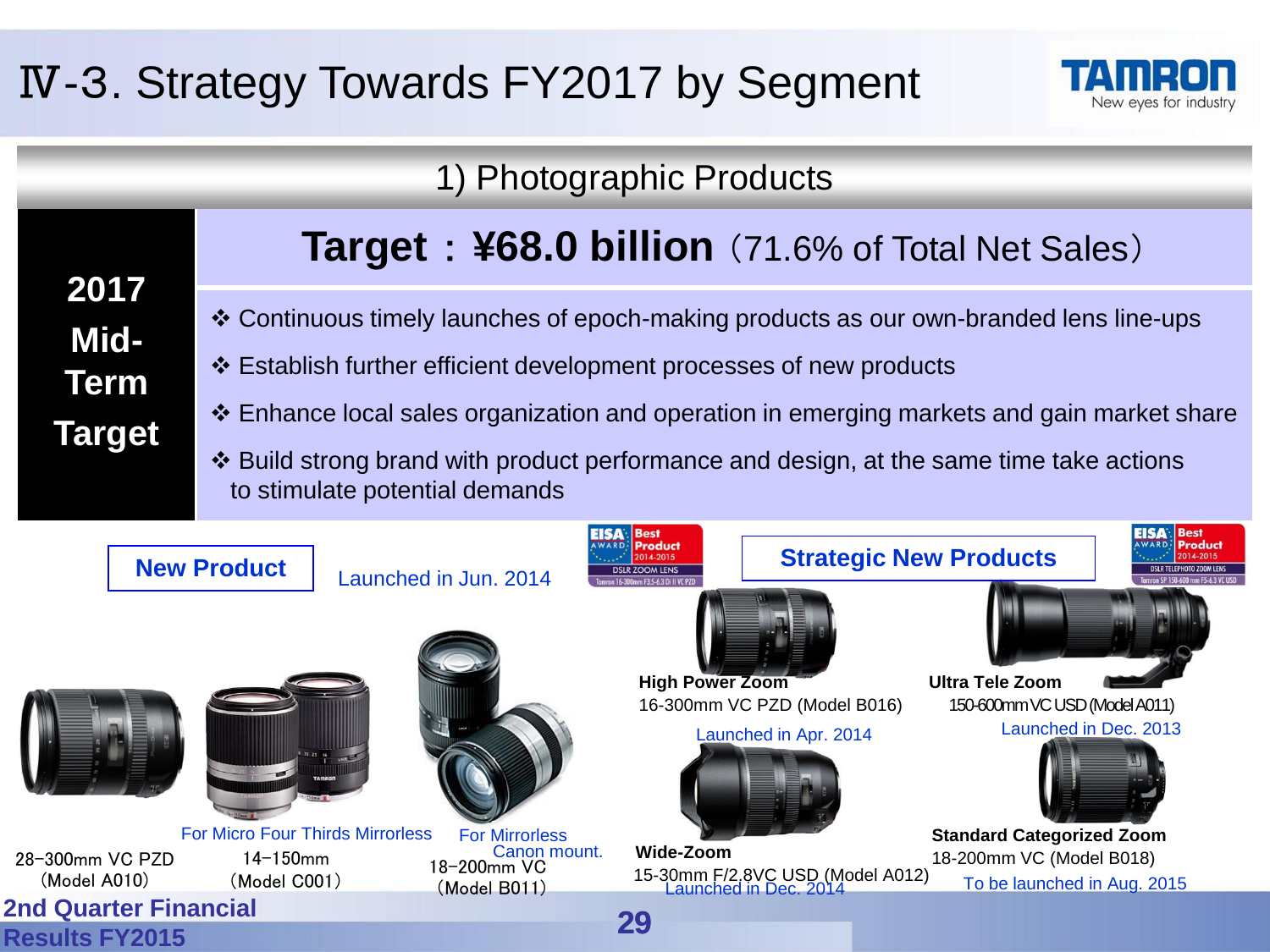## Ⅳ-3. Strategy Towards FY2017 by Segment



### 2) Optical Components

## **Target: 4.5 billion yen** (4.7% of Total Net Sales)

**2017 Mid-Term Target**

- Focus on value-added products and secure profits with avoiding price competition
- Take advantage of our own advantages in optical technology fields and create new markets
- Gain price competitiveness of far-infrared optical systems and strengthen sales efforts to win orders at the same time
	- $\rightarrow$  Collaborate in product development with leading camera brands



**2nd Quarter Financial Results FY2015** Digital still camera lenses, Camcorder lenses **Infrared Cameras** Coriginal zoom lens and Infrared Cameras



Original zoom lens

**30**



Lenses for Long Wavelength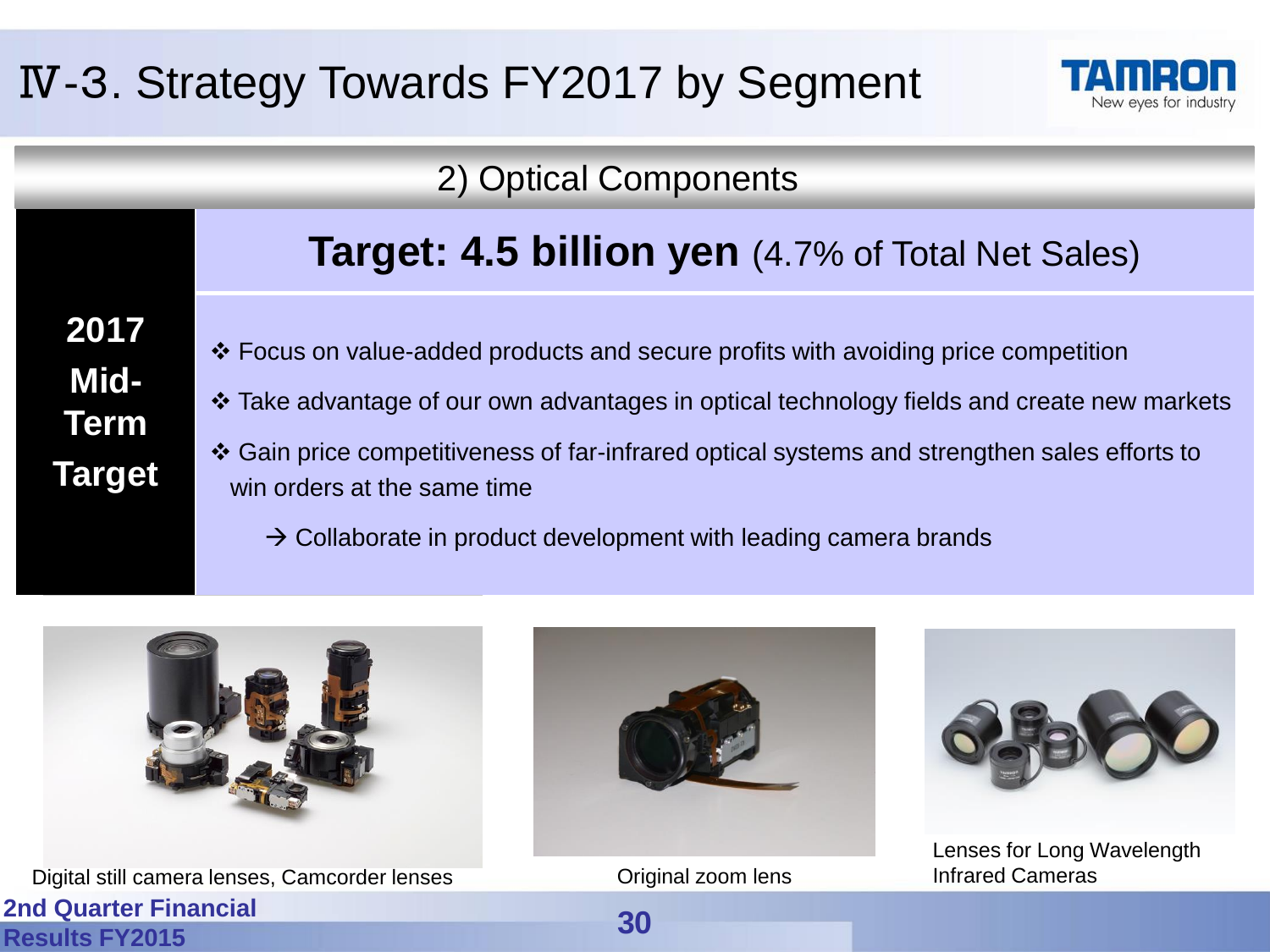## Ⅳ-3. Strategy Towards FY2017 by Segment



3) Commercial / Industrial-use Optics

## **Target: 22.5 billion yen** (23.7% of Total Net Sales)

- Increase sales globally with technological innovation of surveillance camera lens
	- Create new business through collaboration with other companies
	- Enhance business development in new fields like outdoor and night surveillance
	- ❖ Get automotive related business on track with enhancing sensing application lens (like image recognition usage)
	- Build development and sales operations for Chinese market, then launch new products to meet Chinese market and demands



"Flat-Field Mega Pixel Lens Series"



30x Zoom Lens for Board Cameras 4.3-129mm F/1.6 (Model DF019)



Automotive camera lenses

**2nd Quarter Financial Results FY2015 31**

**2017**

**Mid-**

**Term**

**Target**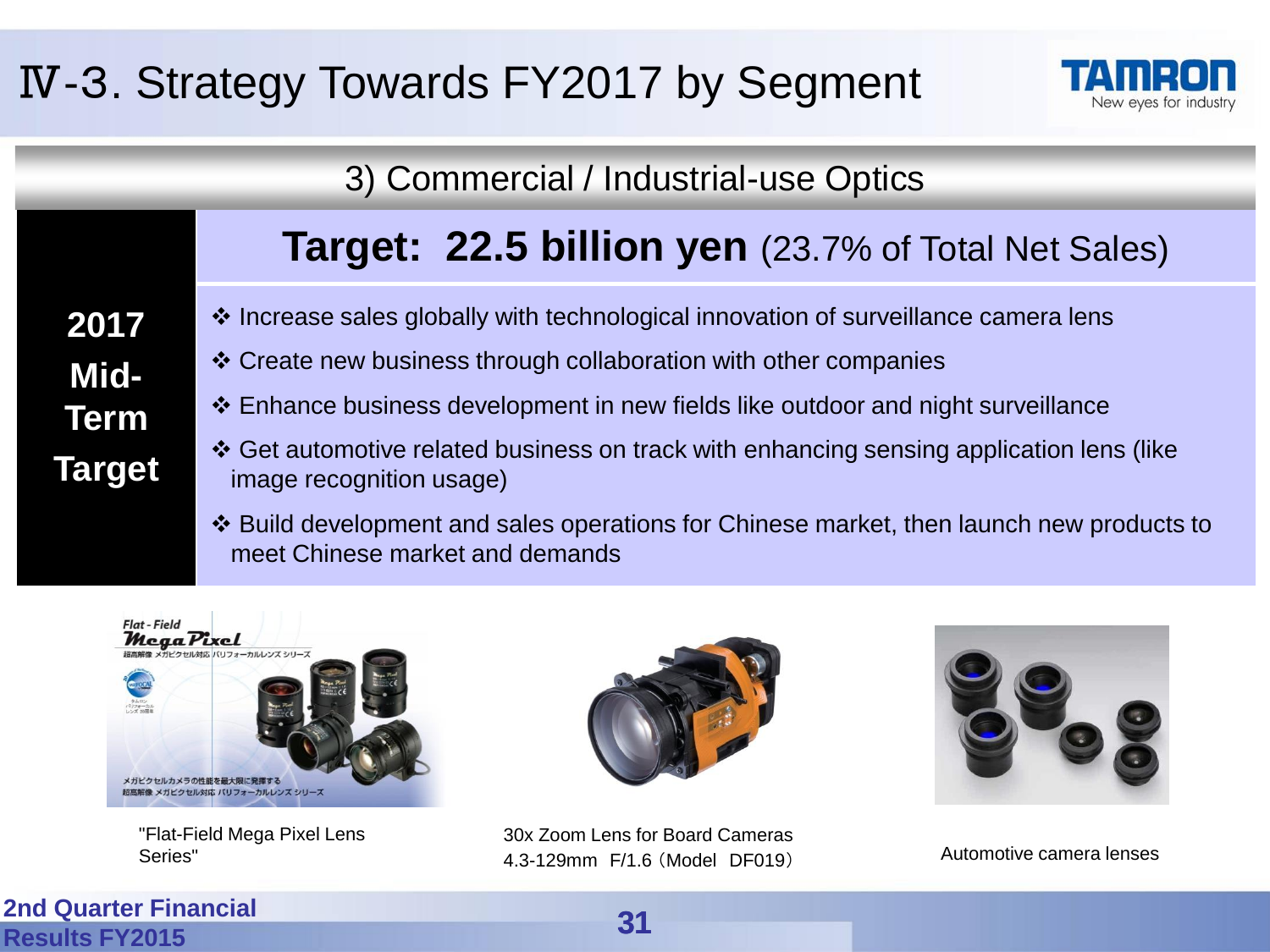## Ⅳ-4. Enhanced Production System



Vietnam – steadily increase production and gain cost competitiveness



| Category                                                 | <b>Current situation</b>                                                                      |  |
|----------------------------------------------------------|-----------------------------------------------------------------------------------------------|--|
| Number of<br><b>Employee</b>                             | 200 (July, 2013) $\Rightarrow$ 1,114 (Aug, 2015)                                              |  |
| Processing                                               | Lens Element, Metal, Assembly                                                                 |  |
| <b>Production</b><br>Capacity<br><b>Production Model</b> | Surveillance camera lenses from the latter half of 2014, in<br>addition to DSLR camera lenses |  |

Lens Element Processing **Metal Processing Communist Assembly Lines**